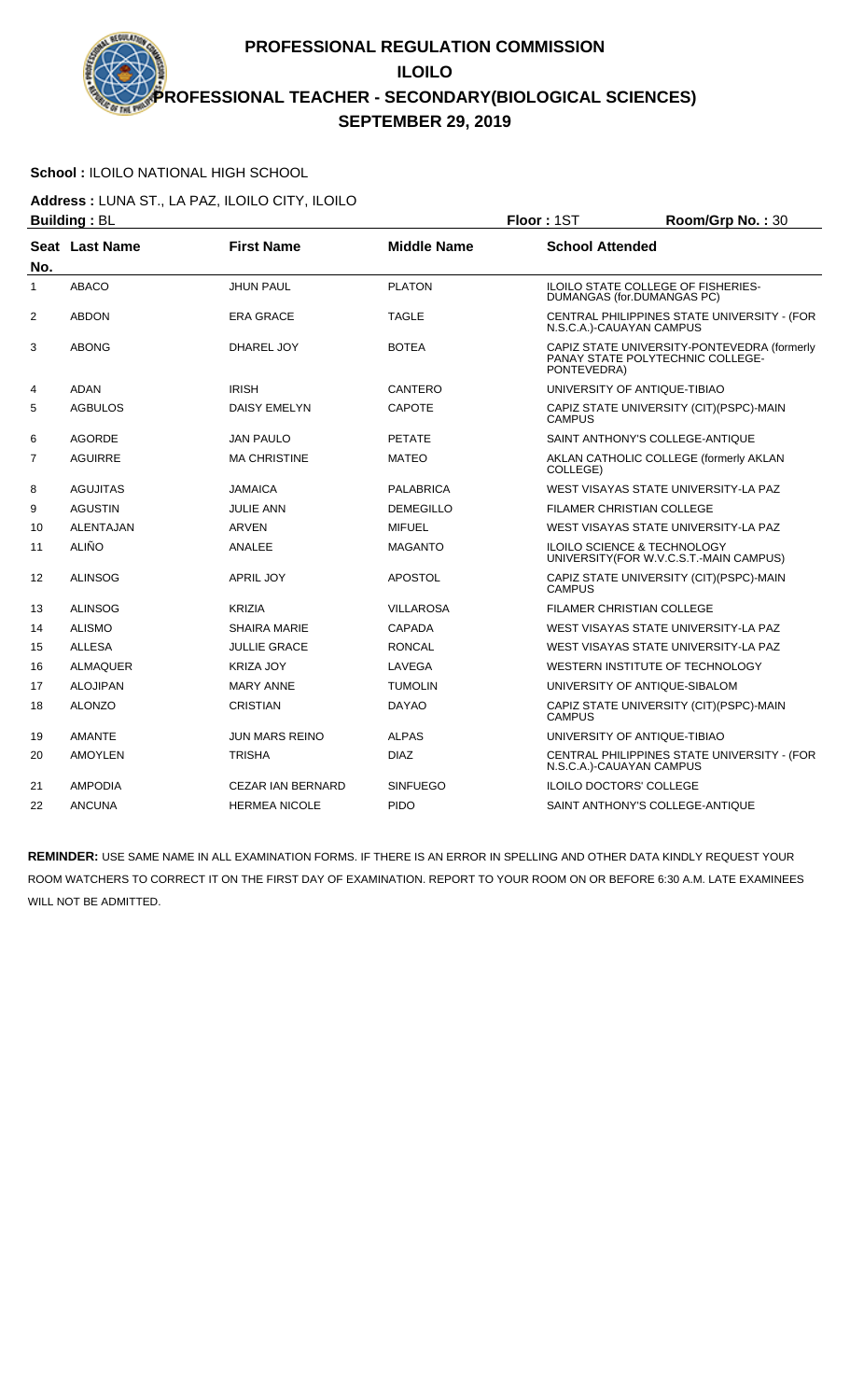# **School :** ILOILO NATIONAL HIGH SCHOOL

**Address :** LUNA ST., LA PAZ, ILOILO CITY, ILOILO **Building :** BL **Floor :** 1ST **Room/Grp No. :** 31

|                | שט . טיוועווע⊔    |                          |                    | . IUU . IUI<br>11001111011011101                                                               |
|----------------|-------------------|--------------------------|--------------------|------------------------------------------------------------------------------------------------|
| No.            | Seat Last Name    | <b>First Name</b>        | <b>Middle Name</b> | <b>School Attended</b>                                                                         |
| 1              | <b>ANSALI</b>     | <b>MERRY MAE</b>         | <b>GAYAGOY</b>     | <b>ILOILO SCIENCE &amp; TECHNOLOGY</b><br>UNIVERSITY(FOR WVCST)-MIAGAO CAMPUS                  |
| $\overline{2}$ | <b>ANTONINO</b>   | <b>MILDRED</b>           | <b>FADEROGAO</b>   | ILOILO STATE COLLEGE OF FISHERIES - MAIN                                                       |
| 3              | <b>ANZON</b>      | <b>LESTER</b>            | ABAGATNAN          | NORTHERN ILOILO POLYTECHNIC STATE<br>COLLEGE-ESTANCIA                                          |
| 4              | APELADO           | JOHN PATRICK             | <b>DORADO</b>      | CAPIZ STATE UNIVERSITY (CIT)(PSPC)-MAIN<br><b>CAMPUS</b>                                       |
| 5              | <b>APOLINARIO</b> | <b>REJEH MAR</b>         | <b>FANGCO</b>      | CAPIZ STATE UNIVERSITY-PONTEVEDRA (formerly<br>PANAY STATE POLYTECHNIC COLLEGE-<br>PONTEVEDRA) |
| 6              | <b>APOSTOL</b>    | <b>ANDREA NICOLE</b>     | <b>AGUAS</b>       | CAPIZ STATE UNIVERSITY (CIT)(PSPC)-MAIN<br><b>CAMPUS</b>                                       |
| $\overline{7}$ | <b>ARANTE</b>     | <b>KRISTY</b>            | <b>BADILLA</b>     | <b>ILOILO STATE COLLEGE OF FISHERIES - MAIN</b>                                                |
| 8              | ARAQUEL           | <b>MARK JOVAN</b>        | ANIVERSARIO        | ILOILO SCIENCE & TECHNOLOGY<br>UNIVERSITY(FOR W.V.C.S.T.-MAIN CAMPUS)                          |
| 9              | <b>ARBADO</b>     | ANALYN                   | <b>GERVACIO</b>    | UNIVERSITY OF ANTIQUE-TIBIAO                                                                   |
| 10             | ARDEÑO            | <b>MAY</b>               | CORDOVA            | CENTRAL PHILIPPINES STATE UNIVERSITY - (FOR<br>N.S.C.A.)-HINOBA-AN CAMPUS                      |
| 11             | ARETAÑO           | <b>MARK DELTON LLOYD</b> | <b>PEDRO</b>       | UNIVERSITY OF ANTIQUE-SIBALOM                                                                  |
| 12             | ARNAEZ            | JENNIFER                 | <b>SAMILLANO</b>   | UNIVERSITY OF ANTIQUE-SIBALOM                                                                  |
| 13             | <b>AROLLADO</b>   | <b>CHERA</b>             | <b>ALMODIENTE</b>  | CAPIZ STATE UNIVERSITY (CIT)(PSPC)-MAIN<br><b>CAMPUS</b>                                       |
| 14             | <b>ARTUZ</b>      | <b>APRIL JOY</b>         | <b>ALLER</b>       | CAPIZ STATE UNIVERSITY (CIT)(PSPC)-MAIN<br><b>CAMPUS</b>                                       |
| 15             | <b>ATIGA</b>      | <b>MARY HOPE</b>         | <b>MAQUILING</b>   | UNIVERSITY OF SAN AGUSTIN                                                                      |
| 16             | <b>AUDENCIO</b>   | <b>WILMAR</b>            | <b>YAONA</b>       | UNIVERSITY OF ANTIQUE-SIBALOM                                                                  |
| 17             | <b>AWIT</b>       | <b>ROCELYN</b>           | <b>FORDAN</b>      | UNIVERSITY OF ANTIQUE-SIBALOM                                                                  |
| 18             | <b>AZARCON</b>    | LARA JENELYN             | <b>ENGADA</b>      | <b>ILOILO STATE COLLEGE OF FISHERIES-DINGLE</b>                                                |
| 19             | <b>BACANTO</b>    | <b>ROVINCE</b>           | <b>VILLARIEZ</b>   | CAPIZ STATE UNIVERSITY-PONTEVEDRA (formerly<br>PANAY STATE POLYTECHNIC COLLEGE-<br>PONTEVEDRA) |
| 20             | <b>BACSAL</b>     | <b>ARCHEE</b>            | <b>RAMOS</b>       | AKLAN STATE UNIVERSITY (AKLAN S.C.A.)-BANGA                                                    |
| 21             | <b>BADAYOS</b>    | <b>ANTONETTE</b>         | <b>BALLENER</b>    | <b>WEST NEGROS COLLEGE</b>                                                                     |
| 22             | <b>BAGOY</b>      | <b>RINA ANN</b>          | <b>ROSALDES</b>    | FILAMER CHRISTIAN COLLEGE                                                                      |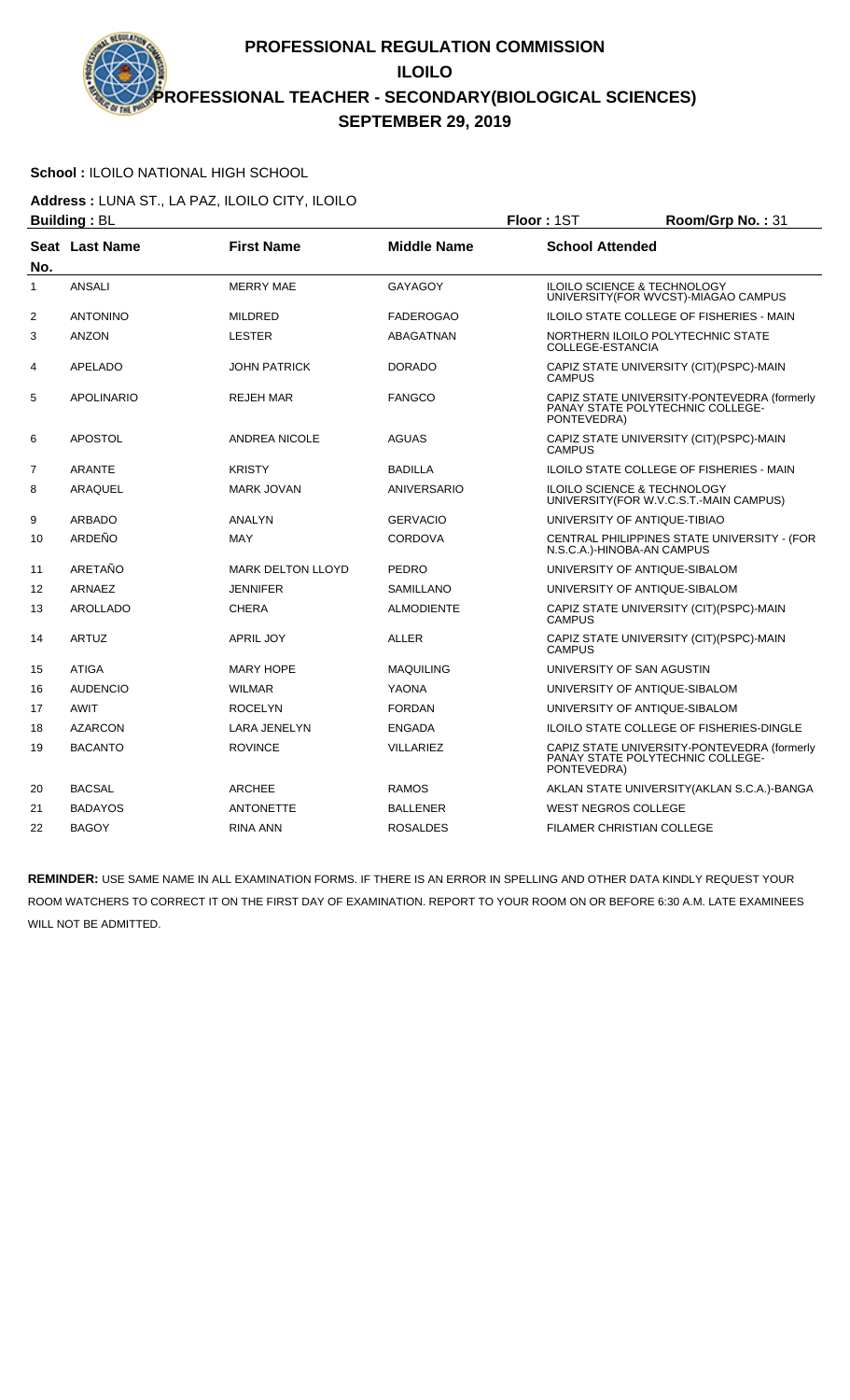# **School :** ILOILO NATIONAL HIGH SCHOOL

**Address :** LUNA ST., LA PAZ, ILOILO CITY, ILOILO **Building :** BL **Floor :** 1ST **Room/Grp No. :** 32

|                | Dununiy . D∟          |                        |                    | ו טטו וועטו<br><b>NUUTHUTHU.</b> JZ                                                            |
|----------------|-----------------------|------------------------|--------------------|------------------------------------------------------------------------------------------------|
| No.            | <b>Seat Last Name</b> | <b>First Name</b>      | <b>Middle Name</b> | <b>School Attended</b>                                                                         |
| $\mathbf{1}$   | <b>BAGTONG</b>        | <b>JULIE BEB</b>       | <b>VALAD-ON</b>    | CAPIZ STATE UNIVERSITY-BURIAS                                                                  |
| 2              | <b>BALAJADIA</b>      | <b>ANGEL</b>           | <b>VELOSO</b>      | WEST VISAYAS STATE UNIVERSITY-LA PAZ                                                           |
| 3              | <b>BALASA</b>         | <b>ANNIE LEA</b>       | <b>CELINO</b>      | CAPIZ STATE UNIVERSITY-PONTEVEDRA (formerly<br>PANAY STATE POLYTECHNIC COLLEGE-<br>PONTEVEDRA) |
| 4              | <b>BALDOMERO</b>      | <b>MARGEE SOL</b>      | <b>PATRICIO</b>    | <b>FILAMER CHRISTIAN COLLEGE</b>                                                               |
| 5              | <b>BALGOS</b>         | <b>JOSEL</b>           | <b>BERONIBLA</b>   | CAPIZ STATE UNIVERSITY (CIT) (PSPC)-MAIN<br><b>CAMPUS</b>                                      |
| 6              | <b>BALOFIÑOS</b>      | <b>CLEE ANN</b>        | <b>BALINO</b>      | ILOILO SCIENCE & TECHNOLOGY<br>UNIVERSITY(FOR W.V.C.S.T.-MAIN CAMPUS)                          |
| $\overline{7}$ | <b>BALOMIT</b>        | <b>ROVILEN</b>         | CARTAGENA          | WEST VISAYAS STATE UNIVERSITY-LA PAZ                                                           |
| 8              | <b>BALSOMO</b>        | <b>DESIREE GRACE</b>   | SANZ               | SAINT PAUL UNIVERSITY-ILOILO                                                                   |
| 9              | <b>BANIEL</b>         | <b>DANIELLE ALEXIS</b> | <b>BENEDICTO</b>   | CAPIZ STATE UNIVERSITY-PONTEVEDRA (formerly<br>PANAY STATE POLYTECHNIC COLLEGE-<br>PONTEVEDRA) |
| 10             | <b>BANTOLO</b>        | MARY JOY               | <b>LAGRIMOSA</b>   | UNIVERSITY OF ANTIQUE-TIBIAO                                                                   |
| 11             | <b>BANZALES</b>       | <b>JE ANN</b>          | <b>TORDILLAS</b>   | CAPIZ STATE UNIVERSITY-PONTEVEDRA (formerly<br>PANAY STATE POLYTECHNIC COLLEGE-<br>PONTEVEDRA) |
| 12             | <b>BARCEBAL</b>       | <b>GLENDA MAE</b>      | DE LA SERNA        | SAINT ANTHONY'S COLLEGE-ANTIQUE                                                                |
| 13             | <b>BARCENAS</b>       | <b>UOIE HANNA</b>      | <b>LEYCO</b>       | WEST VISAYAS STATE UNIVERSITY-LA PAZ                                                           |
| 14             | <b>BARNES</b>         | <b>GINA MAE</b>        | <b>DUMANIL</b>     | CAPIZ STATE UNIVERSITY-PONTEVEDRA (formerly<br>PANAY STATE POLYTECHNIC COLLEGE-<br>PONTEVEDRA) |
| 15             | <b>BASCO</b>          | <b>NAICIE LEE</b>      | <b>VIOLA</b>       | WEST VISAYAS STATE UNIVERSITY-LA PAZ                                                           |
| 16             | <b>BATACANDOLO</b>    | EM-EM                  | <b>CATEQUISTA</b>  | <b>GREAT SAVIOR COLLEGE</b>                                                                    |
| 17             | <b>BATICAN</b>        | <b>RUBYLYN</b>         | <b>TEVES</b>       | CAPIZ STATE UNIVERSITY (CIT)(PSPC)-MAIN<br><b>CAMPUS</b>                                       |
| 18             | <b>BAYLES</b>         | MAE THERESE            | <b>SADIO</b>       | CARLOS HILADO STATE COLLEGE OF FISHERIES-<br><b>BINALBAGAN</b>                                 |
| 19             | <b>BAYLON</b>         | <b>DYNA</b>            | <b>CASTILLON</b>   | CAPIZ STATE UNIVERSITY-BURIAS                                                                  |
| 20             | <b>BEATRIZ</b>        | <b>MELIZA MARIE</b>    | <b>DICHOSA</b>     | CAPIZ STATE UNIVERSITY-PONTEVEDRA (formerly<br>PANAY STATE POLYTECHNIC COLLEGE-<br>PONTEVEDRA) |
| 21             | <b>BELANDRES</b>      | <b>REGINE</b>          | JAMANDRE           | ILOILO SCIENCE & TECHNOLOGY<br>UNIVERSITY(FOR W.V.C.S.T.-MAIN CAMPUS)                          |
| 22             | <b>BELONIO</b>        | <b>JURLYN</b>          | CARBAJAL           | <b>ILOILO DOCTORS' COLLEGE</b>                                                                 |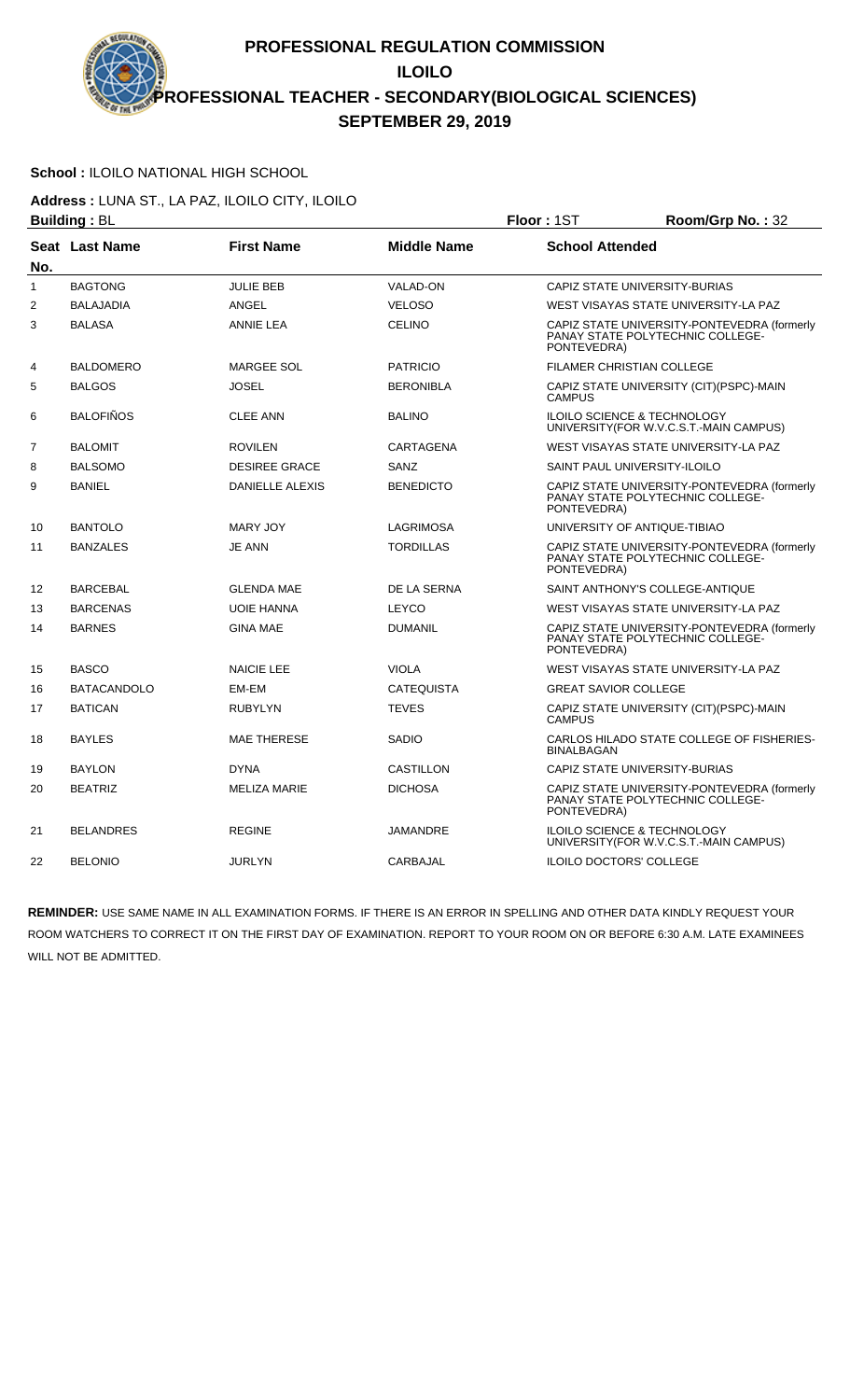# **School :** ILOILO NATIONAL HIGH SCHOOL

**Address :** LUNA ST., LA PAZ, ILOILO CITY, ILOILO

|                | <b>Building: BL</b> |                         |                    | Floor: 1ST                 | Room/Grp No.: 33                                                                  |
|----------------|---------------------|-------------------------|--------------------|----------------------------|-----------------------------------------------------------------------------------|
| No.            | Seat Last Name      | <b>First Name</b>       | <b>Middle Name</b> | <b>School Attended</b>     |                                                                                   |
| $\mathbf{1}$   | <b>BENSURTO</b>     | <b>MARIEL</b>           | CANDELARIO         |                            | WESTERN INSTITUTE OF TECHNOLOGY                                                   |
| $\overline{2}$ | <b>BERMEJO</b>      | <b>JOHN JUSTIN</b>      | <b>ASIS</b>        |                            | COLLEGE OF ST. JOHN-ROXAS                                                         |
| 3              | <b>BESANA</b>       | <b>ROWEL</b>            | ANDRADA            | PONTEVEDRA)                | CAPIZ STATE UNIVERSITY-PONTEVEDRA (formerly<br>PANAY STATE POLYTECHNIC COLLEGE-   |
| 4              | <b>BIALEN</b>       | <b>PATRICK EINSTEIN</b> | <b>DELA CRUZ</b>   |                            | UNIVERSITY OF SANTO TOMAS                                                         |
| 5              | <b>BICLAR</b>       | <b>ELAINE JOY</b>       | <b>BUENAFE</b>     | <b>CAMPUS</b>              | CAPIZ STATE UNIVERSITY (CIT)(PSPC)-MAIN                                           |
| 6              | <b>BICOL</b>        | <b>CHRISTINE JOY</b>    | SOTELO             | <b>WEST NEGROS COLLEGE</b> |                                                                                   |
| $\overline{7}$ | <b>BILAN</b>        | <b>KENT VINCENT</b>     |                    |                            | COLEGIO DE LA PURISIMA CONCEPCION                                                 |
| 8              | <b>BILLENA</b>      | <b>ELVIE</b>            | <b>BIYO</b>        |                            | <b>ILOILO SCIENCE &amp; TECHNOLOGY</b><br>UNIVERSITY (FOR W.V.C.S.T.-MAIN CAMPUS) |
| 9              | <b>BILLENA</b>      | <b>ESTER MARIE</b>      | <b>BIYO</b>        |                            | <b>ILOILO SCIENCE &amp; TECHNOLOGY</b><br>UNIVERSITY (FOR W.V.C.S.T.-MAIN CAMPUS) |
| 10             | <b>BINA</b>         | <b>MAE</b>              | TANDOG             |                            | ROMBLON STATE UNIVERSITY-ODIONGAN<br>(formerly ROMBLON STATE COLLEGE)             |
| 11             | <b>BIÑABON</b>      | <b>FLORABELLE</b>       | <b>DIERON</b>      |                            | UNIVERSITY OF SAN AGUSTIN                                                         |
| 12             | <b>BOLICHE</b>      | <b>KATRINA</b>          | <b>LAMPASA</b>     |                            | UNIVERSITY OF ANTIQUE-SIBALOM                                                     |
| 13             | <b>BONDAD</b>       | <b>EVE</b>              | <b>PENDILLA</b>    |                            | <b>ILOILO STATE COLLEGE OF FISHERIES - MAIN</b>                                   |
| 14             | <b>BORCI</b>        | <b>JONALYN</b>          | <b>TIO</b>         |                            | <b>FILAMER CHRISTIAN COLLEGE</b>                                                  |
| 15             | <b>BORIAS</b>       | <b>DESIRIE</b>          | <b>JOAQUIN</b>     | <b>CAMPUS</b>              | CAPIZ STATE UNIVERSITY (CIT)(PSPC)-MAIN                                           |
| 16             | <b>BOTEA</b>        | <b>ROVIE ANNE</b>       | <b>VELADO</b>      | PONTEVEDRA)                | CAPIZ STATE UNIVERSITY-PONTEVEDRA (formerly<br>PANAY STATE POLYTECHNIC COLLEGE-   |
| 17             | <b>BUAYA</b>        | <b>CHRISTY</b>          | MAGSIPOC           |                            | UNIVERSITY OF ANTIQUE-TIBIAO                                                      |
| 18             | <b>CABAÑERO</b>     | <b>NOEL</b>             | <b>ALCAZAR</b>     |                            | UNIVERSITY OF ANTIQUE-SIBALOM                                                     |
| 19             | <b>CABUROBIAS</b>   | <b>GIRLIE</b>           | TANGAYAN           |                            | ILOILO SCIENCE & TECHNOLOGY<br>UNIVERSITY(FOR W.V.C.S.T.-MAIN CAMPUS)             |
| 20             | <b>CALAMBRO</b>     | <b>MARY ESTHER</b>      | <b>GARBINO</b>     |                            | WEST VISAYAS STATE UNIVERSITY-LA PAZ                                              |
| 21             | CALIGDONG           | <b>GLENDA</b>           | <b>BEDUYA</b>      |                            | <b>ILOILO STATE COLLEGE OF FISHERIES - MAIN</b>                                   |
| 22             | <b>CAMIT</b>        | <b>RASCILE MAY</b>      | CABILLAN           |                            | <b>ILOILO SCIENCE &amp; TECHNOLOGY</b><br>UNIVERSITY (FOR W.V.C.S.T.-MAIN CAMPUS) |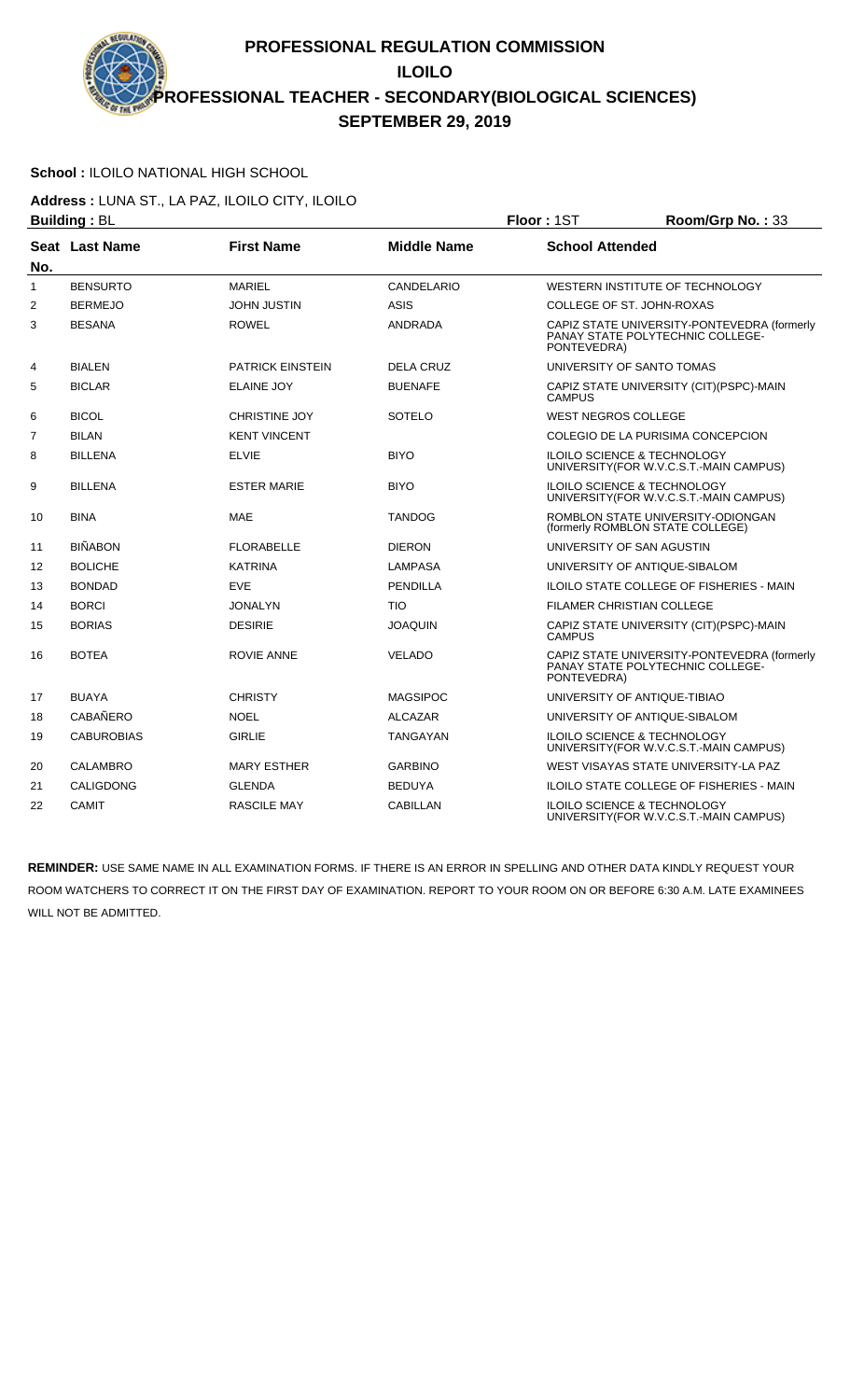# **School :** ILOILO NATIONAL HIGH SCHOOL

**Address :** LUNA ST., LA PAZ, ILOILO CITY, ILOILO **Building : BL Building : BL Floor : 1ST Room/Grp No. : 34** 

|                |                    |                      |                    | .                                                                                              |
|----------------|--------------------|----------------------|--------------------|------------------------------------------------------------------------------------------------|
| No.            | Seat Last Name     | <b>First Name</b>    | <b>Middle Name</b> | <b>School Attended</b>                                                                         |
| $\mathbf{1}$   | CANDAO             | <b>REYAMIEN</b>      | <b>RENDON</b>      | UNIVERSITY OF ANTIQUE-TIBIAO                                                                   |
| 2              | CANTE              | ANNALYN              | <b>GUAVEZ</b>      | <b>ILOILO STATE COLLEGE OF FISHERIES-BAROTAC</b><br><b>NUEVO CAMPUS</b>                        |
| 3              | <b>CAPISTRANO</b>  | <b>VANESSA</b>       | <b>ALINGASA</b>    | UNIVERSITY OF THE PHILIPPINES-VISAYAS-<br><b>ILOILO CITY</b>                                   |
| 4              | <b>CARNAJE</b>     | <b>ALEX</b>          | DULA-OGON          | <b>ILOILO STATE COLLEGE OF FISHERIES-</b><br>DUMANGAS (for.DUMANGAS PC)                        |
| 5              | CASCO              | <b>JIMAR</b>         | <b>DECER</b>       | WEST VISAYAS STATE UNIVERSITY-LA PAZ                                                           |
| 6              | <b>CASTILLO</b>    | <b>DENISE JAIRAH</b> | <b>CABASAG</b>     | UNIVERSITY OF ANTIQUE-TIBIAO                                                                   |
| $\overline{7}$ | <b>CASTILLON</b>   | <b>IRISH JOY</b>     | <b>ANDRES</b>      | WEST VISAYAS STATE UNIVERSITY-LA PAZ                                                           |
| 8              | <b>CASTIVA</b>     | ANGELIE              | ALMENDRAL          | ILOILO SCIENCE & TECHNOLOGY<br>UNIVERSITY (FOR W.V.C.S.T.-MAIN CAMPUS)                         |
| 9              | <b>CIASICO</b>     | MA GLYZA             | <b>ALINGASA</b>    | UNIVERSITY OF ILOILO                                                                           |
| 10             | <b>CIUDAD</b>      | JAYBE                | <b>VALLE</b>       | CAPIZ STATE UNIVERSITY-PONTEVEDRA (formerly<br>PANAY STATE POLYTECHNIC COLLEGE-<br>PONTEVEDRA) |
| 11             | <b>COFREROS</b>    | <b>FAMELAME</b>      | <b>ESPESOR</b>     | WEST VISAYAS STATE UNIVERSITY-LA PAZ                                                           |
| 12             | <b>COFREROS</b>    | <b>PAMELA</b>        | <b>SENDIN</b>      | WEST VISAYAS STATE UNIVERSITY-LA PAZ                                                           |
| 13             | COLANGO            | <b>JANNEN</b>        | <b>SALES</b>       | <b>RIVERSIDE COLLEGE</b>                                                                       |
| 14             | <b>COLOMA</b>      | VIVENCIO JR          | <b>DOMINGO</b>     | SAINT GABRIEL COLLEGE-KALIBO                                                                   |
| 15             | <b>COMBONG</b>     | <b>MA LORRYBETH</b>  | <b>MAIGUE</b>      | SAINT ANTHONY'S COLLEGE-ANTIQUE                                                                |
| 16             | CONATO             | <b>CRYSTAL MAE</b>   | <b>ANDOLA</b>      | WEST VISAYAS STATE UNIVERSITY-LA PAZ                                                           |
| 17             | <b>CONSTANTINO</b> | <b>CHRISTINE</b>     | <b>VILLAR</b>      | CAPIZ STATE UNIVERSITY-PONTEVEDRA (formerly<br>PANAY STATE POLYTECHNIC COLLEGE-<br>PONTEVEDRA) |
| 18             | CORDERO            | <b>SIENNA</b>        | <b>DUAZO</b>       | UNIVERSITY OF ANTIQUE-SIBALOM                                                                  |
| 19             | <b>CORDOVA</b>     | <b>MAY ANN</b>       | <b>TEVES</b>       | CAPIZ STATE UNIVERSITY (CIT)(PSPC)-MAIN<br><b>CAMPUS</b>                                       |
| 20             | <b>CORTEZ</b>      | <b>LYKA MARIE</b>    | <b>CACHITE</b>     | WEST VISAYAS STATE UNIVERSITY-LA PAZ                                                           |
| 21             | <b>CORVERA</b>     | <b>JULIENE</b>       | <b>GARCIA</b>      | CAPIZ STATE UNIVERSITY-PONTEVEDRA (formerly<br>PANAY STATE POLYTECHNIC COLLEGE-<br>PONTEVEDRA) |
| 22             | CRUDO              | <b>GISELLE</b>       | <b>DEYPALUBOS</b>  | ILOILO STATE COLLEGE OF FISHERIES-<br>DUMANGAS (for.DUMANGAS PC)                               |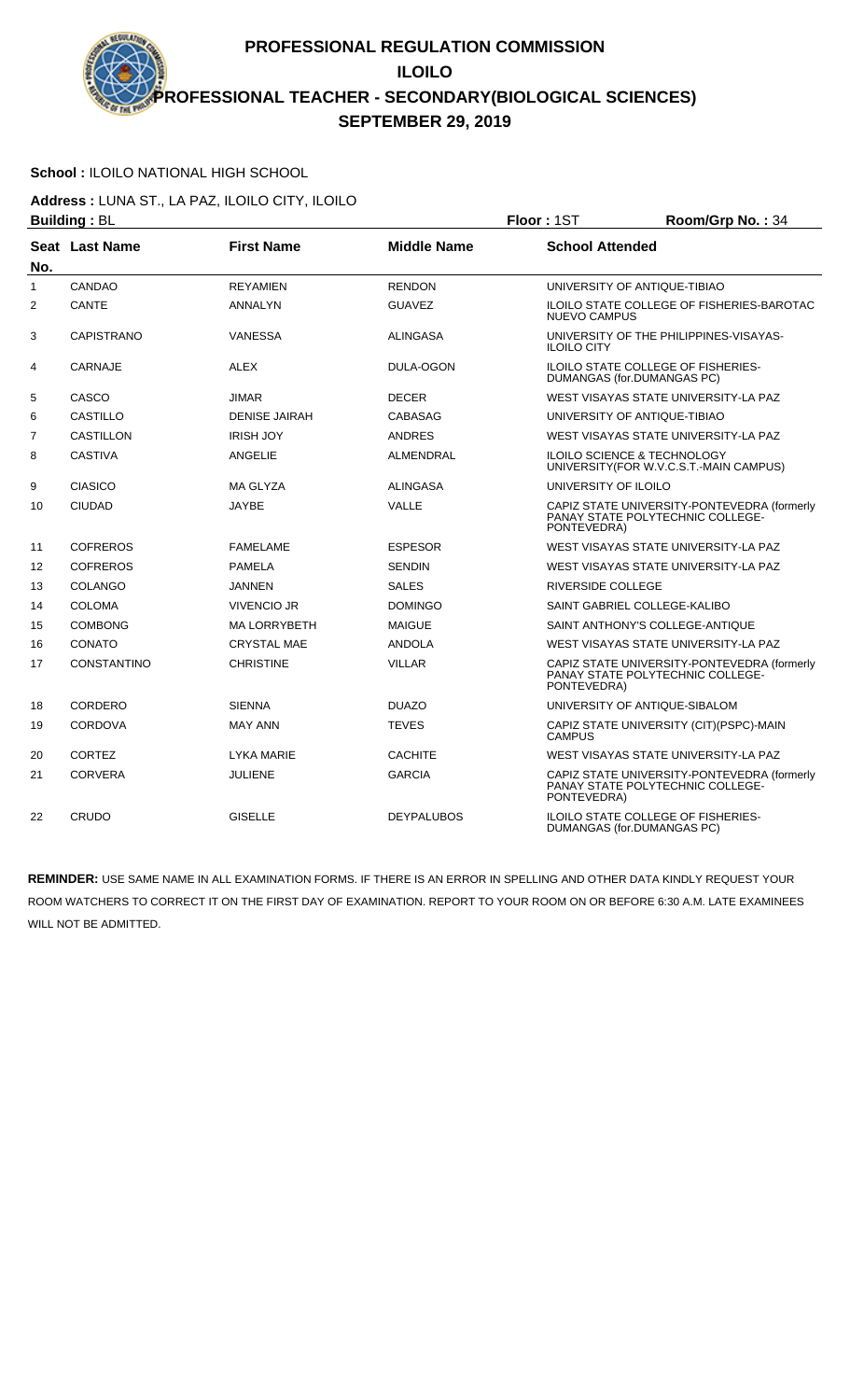# **School :** ILOILO NATIONAL HIGH SCHOOL

**Address :** LUNA ST., LA PAZ, ILOILO CITY, ILOILO

|                | <b>Building: BL</b> |                    |                    | Floor: 1ST             | Room/Grp No.: 35                                                                       |
|----------------|---------------------|--------------------|--------------------|------------------------|----------------------------------------------------------------------------------------|
| No.            | Seat Last Name      | <b>First Name</b>  | <b>Middle Name</b> | <b>School Attended</b> |                                                                                        |
| $\mathbf{1}$   | <b>CUENCA</b>       | <b>ELAINE</b>      | <b>DUNO</b>        |                        | <b>ILOILO SCIENCE &amp; TECHNOLOGY</b><br>UNIVERSITY(FOR W.V.C.S.T.-MAIN CAMPUS)       |
| 2              | <b>CUMLA</b>        | <b>MARIEL ROSE</b> | <b>OBSANGA</b>     |                        | UNIVERSITY OF ANTIQUE-TIBIAO                                                           |
| 3              | <b>CUSTODIO</b>     | UZIEL JOY          | <b>BATALLONES</b>  |                        | UNIVERSITY OF ANTIQUE-SIBALOM                                                          |
| 4              | <b>DACULA</b>       | ANGELICA           | <b>BLANCAFLOR</b>  | PONTEVEDRA)            | CAPIZ STATE UNIVERSITY-PONTEVEDRA (formerly<br>PANAY STATE POLYTECHNIC COLLEGE-        |
| 5              | <b>DADIVAS</b>      | JOANNAH MAY        | CASTILLON          | PONTEVEDRA)            | CAPIZ STATE UNIVERSITY-PONTEVEDRA (formerly<br>PANAY STATE POLYTECHNIC COLLEGE-        |
| 6              | DALISAY             | <b>ALDREN</b>      | LACUPA             |                        | ST. THERESE - MTC COLLEGES - LA FIESTA                                                 |
| $\overline{7}$ | <b>DALUMPINES</b>   | <b>JULIE ANN</b>   | <b>BARCEBAL</b>    |                        | UNIVERSITY OF ANTIQUE-SIBALOM                                                          |
| 8              | <b>DANGAN</b>       | <b>CHERRY MAE</b>  | <b>VENCER</b>      | PONTEVEDRA)            | CAPIZ STATE UNIVERSITY-PONTEVEDRA (formerly<br><b>PANAY STATE POLYTECHNIC COLLEGE-</b> |
| 9              | <b>DANGAN</b>       | <b>MARYDHEL</b>    | CAPILLO            | PONTEVEDRA)            | CAPIZ STATE UNIVERSITY-PONTEVEDRA (formerly<br>PANAY STATE POLYTECHNIC COLLEGE-        |
| 10             | <b>DAPAT</b>        | <b>FERNANDO JR</b> | <b>BORCE</b>       | PONTEVEDRA)            | CAPIZ STATE UNIVERSITY-PONTEVEDRA (formerly<br><b>PANAY STATE POLYTECHNIC COLLEGE-</b> |
| 11             | <b>DARADAR</b>      | <b>RICHEL</b>      | <b>INION</b>       | PONTEVEDRA)            | CAPIZ STATE UNIVERSITY-PONTEVEDRA (formerly<br>PANAY STATE POLYTECHNIC COLLEGE-        |
| 12             | <b>DAULO</b>        | MARY JEZREEL       | <b>JAMORA</b>      |                        | UNIVERSITY OF SAN AGUSTIN                                                              |
| 13             | DE ASIS             | <b>KARENE JOY</b>  | <b>BIÑAS</b>       | PONTEVEDRA)            | CAPIZ STATE UNIVERSITY-PONTEVEDRA (formerly<br>PANAY STATE POLYTECHNIC COLLEGE-        |
| 14             | DE DIOS             | <b>ROSARIO</b>     | <b>HABON</b>       |                        | UNIVERSITY OF ANTIQUE-TIBIAO                                                           |
| 15             | DE JUAN             | <b>JESSA</b>       | <b>OCATE</b>       | <b>CAMPUS</b>          | CAPIZ STATE UNIVERSITY (CIT)(PSPC)-MAIN                                                |
| 16             | DE LA CRUZ          | AIRA MAE           | <b>CAMINIAN</b>    |                        | WEST VISAYAS STATE UNIVERSITY-LA PAZ                                                   |
| 17             | DE LOS SANTOS       | <b>MA FEA</b>      | <b>VILLAVERT</b>   |                        | SAINT ANTHONY'S COLLEGE-ANTIQUE                                                        |
| 18             | <b>DECANDIDO</b>    | KATE               | <b>DETONING</b>    | PONTEVEDRA)            | CAPIZ STATE UNIVERSITY-PONTEVEDRA (formerly<br>PANAY STATE POLYTECHNIC COLLEGE-        |
| 19             | <b>DEFENSOR</b>     | <b>CARLYN KAYE</b> | <b>CABUYOC</b>     |                        | ILOILO STATE COLLEGE OF FISHERIES-<br>DUMANGAS (for.DUMANGAS PC)                       |
| 20             | <b>DEFENSOR</b>     | <b>RIZEL</b>       | <b>LAZARTE</b>     |                        | <b>ILOILO SCIENCE &amp; TECHNOLOGY</b><br>UNIVERSITY (FOR W.V.C.S.T.-MAIN CAMPUS)      |
| 21             | DELA CRUZ           | ANN MARIEL         | <b>RUBIO</b>       |                        | BINALBAGAN CATHOLIC COLLEGE                                                            |
| 22             | <b>DELA CRUZ</b>    | KEILAH VASHTI      | <b>CABACAS</b>     | PONTEVEDRA)            | CAPIZ STATE UNIVERSITY-PONTEVEDRA (formerly<br>PANAY STATE POLYTECHNIC COLLEGE-        |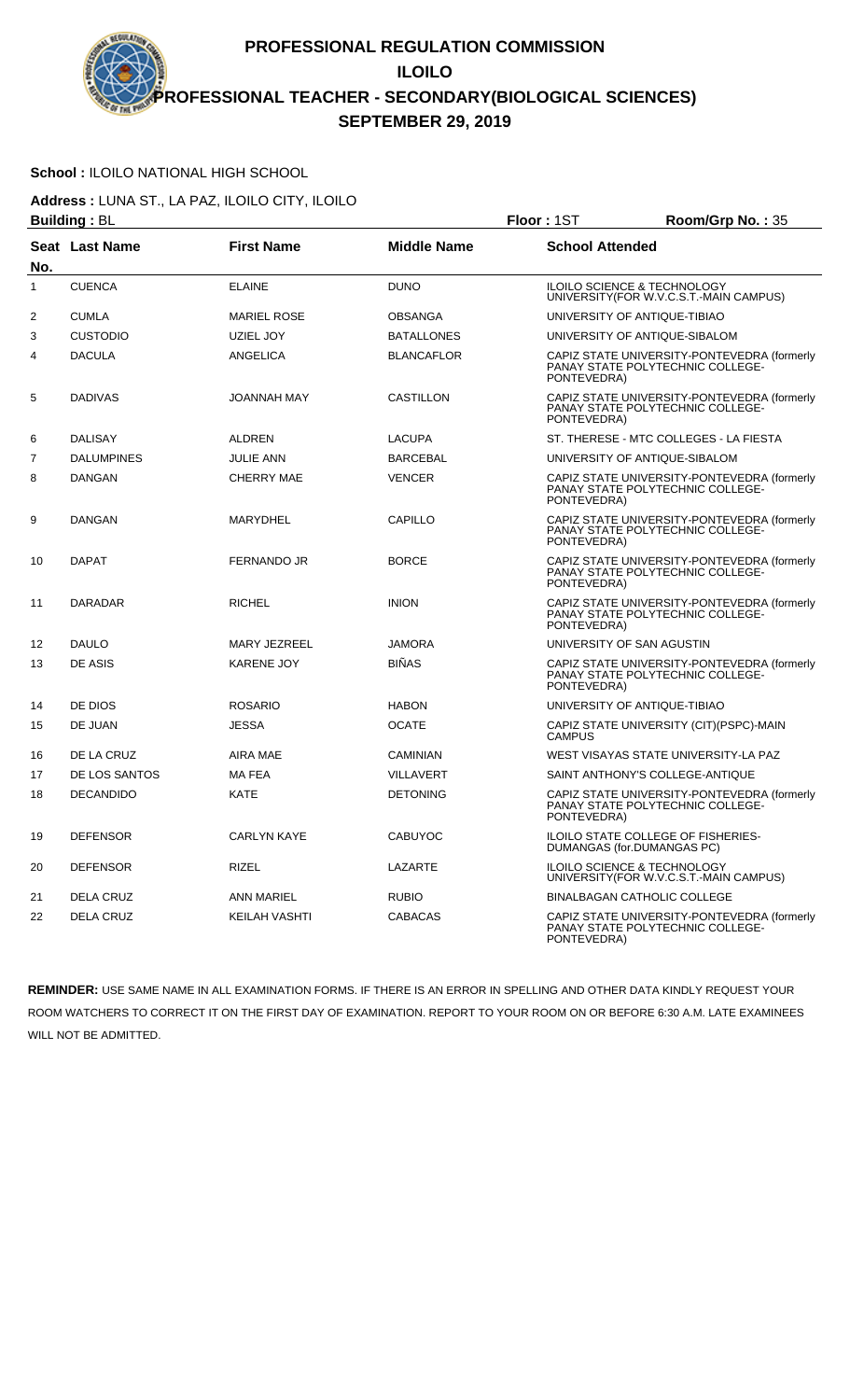## **School :** ILOILO NATIONAL HIGH SCHOOL

**Address :** LUNA ST., LA PAZ, ILOILO CITY, ILOILO **Building : BL Building : BL Floor : 1ST Room/Grp No. : 36** 

|                | Pananng . DL          |                        |                    | .                                                                                              |
|----------------|-----------------------|------------------------|--------------------|------------------------------------------------------------------------------------------------|
| No.            | <b>Seat Last Name</b> | <b>First Name</b>      | <b>Middle Name</b> | <b>School Attended</b>                                                                         |
| 1              | <b>DELA CRUZ</b>      | <b>MARIA LYN</b>       | <b>ENCARQUEZ</b>   | CAPIZ STATE UNIVERSITY-PONTEVEDRA (formerly<br>PANAY STATE POLYTECHNIC COLLEGE-<br>PONTEVEDRA) |
| 2              | <b>DELA TORRE</b>     | <b>RHEABELLE</b>       | <b>MANSILLA</b>    | CAPIZ STATE UNIVERSITY-BURIAS                                                                  |
| 3              | <b>DELATINA</b>       | <b>JHOMAY</b>          | <b>PRETESTO</b>    | CAPIZ STATE UNIVERSITY (CIT)(PSPC)-MAIN<br><b>CAMPUS</b>                                       |
| $\overline{4}$ | <b>DELFIN</b>         | <b>LYMAR</b>           | <b>LUCENIO</b>     | <b>ILOILO DOCTORS' COLLEGE</b>                                                                 |
| 5              | <b>DELMORO</b>        | LIEZL                  | <b>BITAMOR</b>     | COLLEGE OF ST. JOHN-ROXAS                                                                      |
| 6              | <b>DELOS REYES</b>    | <b>MARIMAR</b>         | <b>CASTILLON</b>   | WEST VISAYAS STATE UNIVERSITY-LA PAZ                                                           |
| 7              | <b>DELOS SANTOS</b>   | <b>JOART</b>           | LAGUMBAYAN         | AKLAN POLYTECHNIC INSTITUTE                                                                    |
| 8              | <b>DELOS SANTOS</b>   | <b>KWENNEY BYB</b>     | <b>ESTOMATA</b>    | UNIVERSITY OF ANTIQUE-TIBIAO                                                                   |
| 9              | <b>DELOS SANTOS</b>   | <b>MARYROSE</b>        | <b>MINGUEZ</b>     | UNIVERSITY OF ANTIQUE-SIBALOM                                                                  |
| 10             | <b>DEMAFELIS</b>      | <b>CHERRYLYN</b>       | <b>FERNANDEZ</b>   | <b>ILOILO SCIENCE &amp; TECHNOLOGY</b><br>UNIVERSITY(FOR W.V.C.S.T.-MAIN CAMPUS)               |
| 11             | <b>DEQUITO</b>        | PERLY                  | <b>TUMBOS</b>      | CENTRAL PHILIPPINES STATE UNIVERSITY - (FOR<br>N.S.C.A.)-CAUAYAN CAMPUS                        |
| 12             | <b>DIAMANTE</b>       | <b>ROZEL</b>           | <b>LACHICA</b>     | <b>ILOILO STATE COLLEGE OF FISHERIES - MAIN</b>                                                |
| 13             | <b>DIAZ</b>           | CHRIZIA JANE           | <b>BIÑAS</b>       | ILOILO STATE COLLEGE OF FISHERIES-<br>DUMANGAS (for.DUMANGAS PC)                               |
| 14             | <b>DIAZ</b>           | PEARL JOY              | DAS                | CAPIZ STATE UNIVERSITY-PONTEVEDRA (formerly<br>PANAY STATE POLYTECHNIC COLLEGE-<br>PONTEVEDRA) |
| 15             | <b>DILI</b>           | CIELO                  | <b>AGUIRRE</b>     | <b>FILAMER CHRISTIAN COLLEGE</b>                                                               |
| 16             | <b>DISPE</b>          | <b>JHON CRISTOPHER</b> | <b>BRAZIL</b>      | SAINT ANTHONY'S COLLEGE-ANTIQUE                                                                |
| 17             | <b>DIVINAGRACIA</b>   | <b>JANNIN GRACE</b>    | <b>LOBATON</b>     | <b>ILOILO STATE COLLEGE OF FISHERIES-</b><br>DUMANGAS (for.DUMANGAS PC)                        |
| 18             | <b>DOMINGO</b>        | ANGELICA               | <b>MACADAY</b>     | UNIVERSITY OF ANTIQUE-TIBIAO                                                                   |
| 19             | DOMO-OS               | <b>ROFFA MAE</b>       | <b>AGUILES</b>     | CAPIZ STATE UNIVERSITY (CIT)(PSPC)-MAIN<br><b>CAMPUS</b>                                       |
| 20             | <b>DONADO</b>         | <b>ROSIE</b>           | <b>SEBONGGA</b>    | CAPIZ STATE UNIVERSITY (CIT)(PSPC)-MAIN<br><b>CAMPUS</b>                                       |
| 21             | DONGUILA              | <b>LIXIE</b>           | <b>MALUNES</b>     | UNIVERSITY OF ILOILO                                                                           |
| 22             | <b>DORADO</b>         | <b>KHIM</b>            | <b>GALICIA</b>     | CAPIZ STATE UNIVERSITY-PONTEVEDRA (formerly<br>PANAY STATE POLYTECHNIC COLLEGE-<br>PONTEVEDRA) |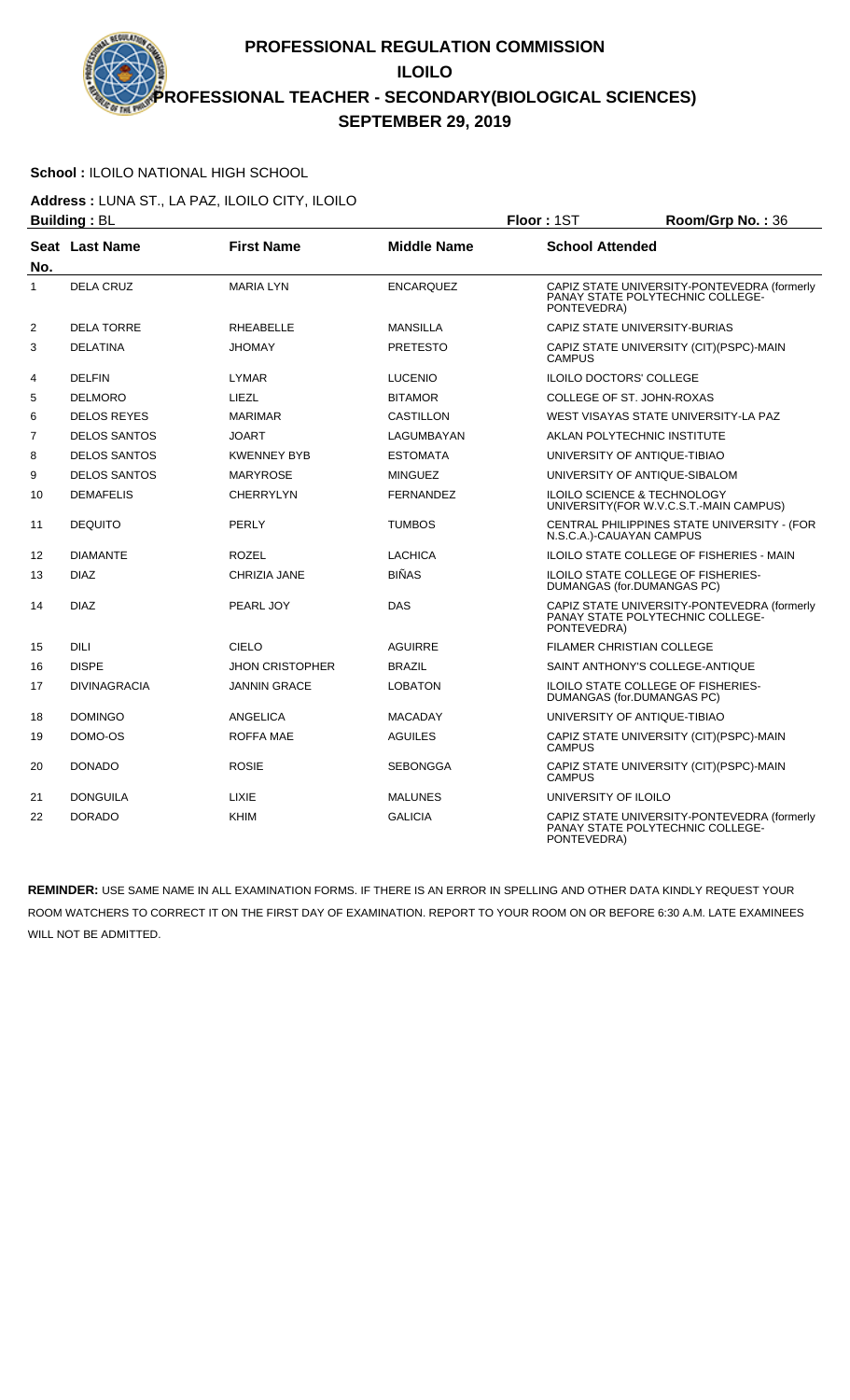## **School :** ILOILO NATIONAL HIGH SCHOOL

**Address :** LUNA ST., LA PAZ, ILOILO CITY, ILOILO **Building :** BL **Floor :** 1ST **Room/Grp No. :** 37

|                   | שט <sub>∙</sub> טעוועווע |                        |                    | ו טיו וי                                                                                       |
|-------------------|--------------------------|------------------------|--------------------|------------------------------------------------------------------------------------------------|
| No.               | Seat Last Name           | <b>First Name</b>      | <b>Middle Name</b> | <b>School Attended</b>                                                                         |
| 1                 | <b>DORDAS</b>            | <b>AINNE</b>           | <b>DELFIN</b>      | CAPIZ STATE UNIVERSITY-PONTEVEDRA (formerly<br>PANAY STATE POLYTECHNIC COLLEGE-<br>PONTEVEDRA) |
| 2                 | <b>DORDE</b>             | <b>IRIS JANE</b>       | <b>PENITON</b>     | NORTHERN ILOILO POLYTECHNIC STATE<br>COLLEGE-ESTANCIA                                          |
| 3                 | <b>DUGANGGAY</b>         | <b>CHERE MAE</b>       | ANDRADE            | CAPIZ STATE UNIVERSITY-BURIAS                                                                  |
| 4                 | <b>ECHAVERIA</b>         | <b>VOLINE</b>          | <b>CERVAS</b>      | <b>ILOILO SCIENCE &amp; TECHNOLOGY</b><br>UNIVERSITY (FOR W.V.C.S.T.-MAIN CAMPUS)              |
| 5                 | <b>EDQUILANG</b>         | <b>FLORIZELLE</b>      | JUANITES           | UNIVERSITY OF ANTIQUE-TIBIAO                                                                   |
| 6                 | <b>EDROSOLANO</b>        | KHARA MAE GRACE        | <b>AMANTE</b>      | CAPIZ STATE UNIVERSITY-PONTEVEDRA (formerly<br>PANAY STATE POLYTECHNIC COLLEGE-<br>PONTEVEDRA) |
| $\overline{7}$    | <b>ELEFAN</b>            | <b>JOENET</b>          | <b>HARDIN</b>      | <b>BINALBAGAN CATHOLIC COLLEGE</b>                                                             |
| 8                 | <b>ELGARIO</b>           | LYZELL JOY             | <b>ENALPE</b>      | <b>ILOILO SCIENCE &amp; TECHNOLOGY</b><br>UNIVERSITY (FOR WVCST)-MIAGAO CAMPUS                 |
| 9                 | <b>ELIZALDE</b>          | DYAN JOY               | MAGALLANES         | <b>ILOILO DOCTORS' COLLEGE</b>                                                                 |
| 10                | <b>ELUMBA</b>            | <b>GLAZEL</b>          |                    | ILOILO SCIENCE & TECHNOLOGY<br>UNIVERSITY (FOR WVCST)-MIAGAO CAMPUS                            |
| 11                | <b>EMEJAS</b>            | <b>CHERRY MAE</b>      | <b>LOTAS</b>       | UNIVERSITY OF ANTIQUE-SIBALOM                                                                  |
| $12 \overline{ }$ | <b>ENARDECIDO</b>        | GARRY                  | <b>SALANDRON</b>   | CARLOS HILADO STATE COLLEGE OF FISHERIES-<br><b>BINALBAGAN</b>                                 |
| 13                | <b>EPELIPSIA</b>         | <b>REBEALYN</b>        | <b>TAGPUNO</b>     | <b>BINALBAGAN CATHOLIC COLLEGE</b>                                                             |
| 14                | <b>ERODIAS</b>           | <b>MYCHA</b>           | <b>FALCUTILA</b>   | UNIVERSITY OF ANTIQUE-SIBALOM                                                                  |
| 15                | <b>ESPARAGOZA</b>        | <b>ELDON JOHN</b>      | <b>TANDOY</b>      | UNIVERSITY OF ANTIQUE-TIBIAO                                                                   |
| 16                | <b>ESPARAR</b>           | <b>TANIA BERNADETH</b> | ESPARAGOZA         | UNIVERSITY OF ANTIQUE-TIBIAO                                                                   |
| 17                | <b>ESPENIDO</b>          | <b>MARIE ANN DEL</b>   | <b>PILLADO</b>     | UNIVERSITY OF ANTIQUE-TIBIAO                                                                   |
| 18                | <b>ESQUILLO</b>          | <b>JEZZA</b>           | <b>DUEÑO</b>       | CAPIZ STATE UNIVERSITY (CIT) (PSPC)-MAIN<br><b>CAMPUS</b>                                      |
| 19                | <b>ESTAÑOL</b>           | <b>ARJAY</b>           | LABANON            | UNIVERSITY OF ANTIQUE-TIBIAO                                                                   |
| 20                | <b>ESTARIS</b>           | KAZEL                  | SALCEDO            | UNIVERSITY OF ANTIQUE-SIBALOM                                                                  |
| 21                | <b>ESTETA</b>            | <b>MARLOU</b>          | <b>SIASON</b>      | WEST VISAYAS STATE UNIVERSITY-LA PAZ                                                           |
| 22                | <b>ESTOCADA</b>          | SHANNAH MAE            | <b>LORO</b>        | CAPIZ STATE UNIVERSITY-BURIAS                                                                  |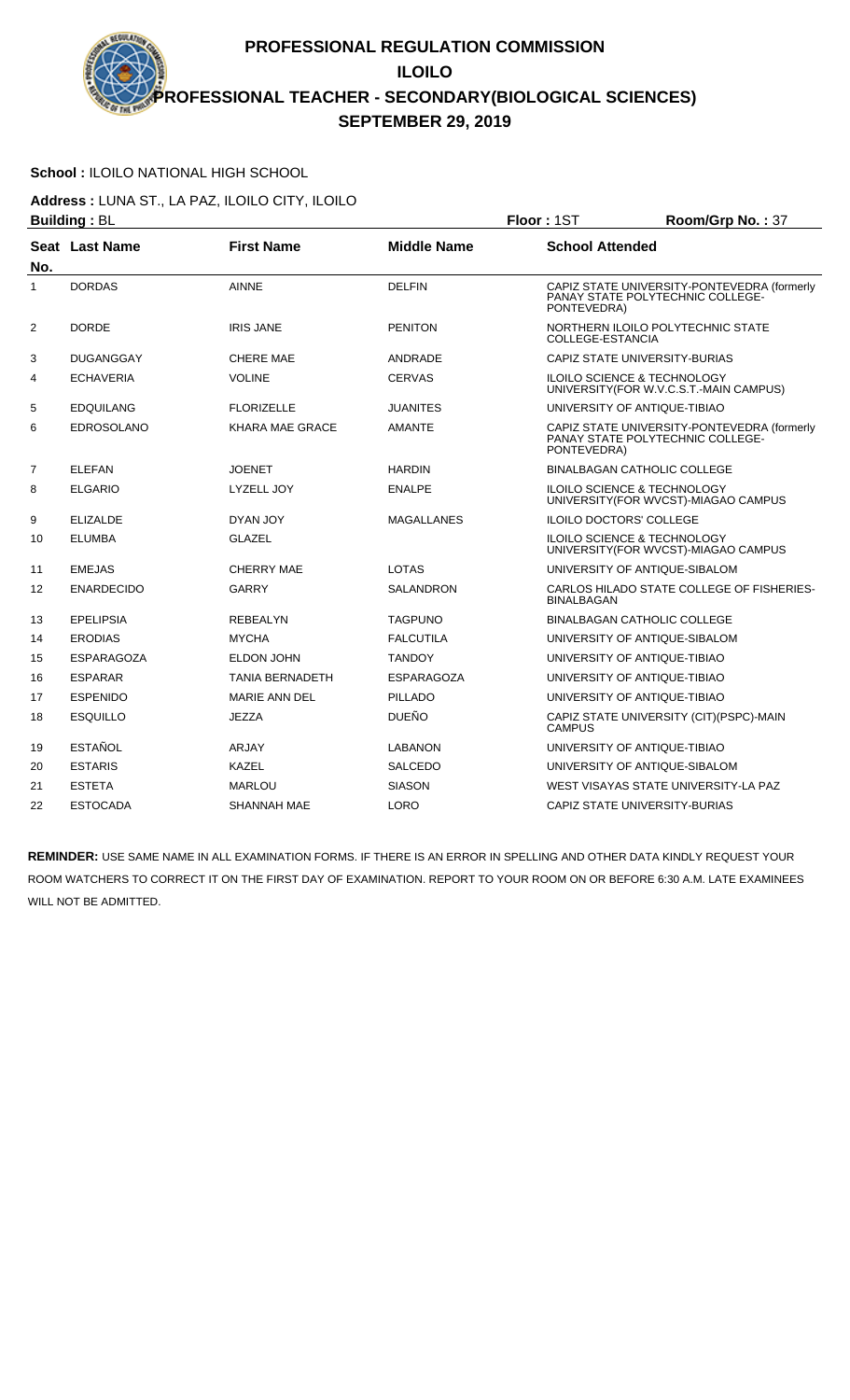# **School :** ILOILO NATIONAL HIGH SCHOOL

**Address :** LUNA ST., LA PAZ, ILOILO CITY, ILOILO **Building : BL Building : BL Floor : 1ST Room/Grp No. : 38** 

|                | Pananig . DL       |                           |                    | .                                                                              |
|----------------|--------------------|---------------------------|--------------------|--------------------------------------------------------------------------------|
| No.            | Seat Last Name     | <b>First Name</b>         | <b>Middle Name</b> | <b>School Attended</b>                                                         |
| 1              | <b>ESTREBILLA</b>  | <b>VINICE</b>             | DE LOS SANTOS      | UNIVERSITY OF ANTIQUE-SIBALOM                                                  |
| 2              | <b>ESTRELLA</b>    | <b>MA VIRMENA JOY</b>     | <b>IREMEDIO</b>    | AKLAN CATHOLIC COLLEGE (formerly AKLAN<br>COLLEGE)                             |
| 3              | <b>ETINO</b>       | <b>MAKEYLA</b>            | <b>DEL ROSARIO</b> | ILOILO SCIENCE & TECHNOLOGY<br>UNIVERSITY (FOR WVCST)-MIAGAO CAMPUS            |
| 4              | <b>EUGRAFIA</b>    | <b>IVY ROSE</b>           | <b>NEGRE</b>       | <b>ILOILO DOCTORS' COLLEGE</b>                                                 |
| 5              | <b>FABILLANO</b>   | <b>MARY LY</b>            | <b>MANALO</b>      | SAINT ANTHONY'S COLLEGE-ANTIQUE                                                |
| 6              | <b>FAJARDO</b>     | <b>DIVEN JOHN</b>         | <b>JULIAN</b>      | UNIVERSITY OF ANTIQUE-TIBIAO                                                   |
| $\overline{7}$ | <b>FAJARITO</b>    | <b>DECEE TWENN SHUN</b>   | <b>NIM</b>         | UNIVERSITY OF SAN AGUSTIN                                                      |
| 8              | <b>FARNASO</b>     | <b>ALLANNA MARIE</b>      | <b>VISCA</b>       | CAPIZ STATE UNIVERSITY (CIT)(PSPC)-MAIN<br><b>CAMPUS</b>                       |
| 9              | <b>FELICIANO</b>   | <b>NOEMI</b>              | <b>ONATIS</b>      | <b>ILOILO SCIENCE &amp; TECHNOLOGY</b><br>UNIVERSITY (FOR WVCST)-MIAGAO CAMPUS |
| 10             | <b>FELIPE</b>      | <b>ELSON</b>              | JUAYANG            | UNIVERSITY OF ANTIQUE-TIBIAO                                                   |
| 11             | <b>FELIPE</b>      | <b>ENJEL</b>              | <b>NORICO</b>      | UNIVERSITY OF ANTIQUE-TIBIAO                                                   |
| 12             | <b>FILLONE</b>     | <b>REY HARVIE</b>         | <b>MONDRAGON</b>   | <b>BINALBAGAN CATHOLIC COLLEGE</b>                                             |
| 13             | <b>FILLONE</b>     | <b>RISSALIE</b>           | <b>MARIANO</b>     | UNIVERSITY OF ANTIQUE-SIBALOM                                                  |
| 14             | <b>FLARES</b>      | LEAH                      | <b>GAPE</b>        | FILAMER CHRISTIAN COLLEGE                                                      |
| 15             | <b>FLORES</b>      | <b>DAYLEN</b>             | <b>BELLOSILLO</b>  | WESTERN INSTITUTE OF TECHNOLOGY                                                |
| 16             | <b>FONTANILLAS</b> | <b>JOEMARY JR</b>         | <b>ERMEJE</b>      | ILOILO SCIENCE & TECHNOLOGY<br>UNIVERSITY(FOR WVCST)-MIAGAO CAMPUS             |
| 17             | <b>FORTEZA</b>     | <b>MARY GRACE</b>         | <b>PARDILLA</b>    | CAPIZ STATE UNIVERSITY (CIT)(PSPC)-MAIN<br><b>CAMPUS</b>                       |
| 18             | <b>FORTIN</b>      | <b>MELANIE</b>            | <b>TUBIANOSA</b>   | UNIVERSITY OF ANTIQUE-SIBALOM                                                  |
| 19             | <b>FRANCISCO</b>   | <b>JHON LESTHER</b>       | <b>CORROS</b>      | CAPIZ STATE UNIVERSITY (CIT)(PSPC)-MAIN<br><b>CAMPUS</b>                       |
| 20             | <b>FRANCISCO</b>   | <b>JILL CYRENE</b>        | <b>ESPAÑOLA</b>    | UNIVERSITY OF ANTIQUE-SIBALOM                                                  |
| 21             | <b>FRESNO</b>      | <b>RECHEL</b>             | <b>SEBANES</b>     | CAPIZ STATE UNIVERSITY-BURIAS                                                  |
| 22             | <b>FUENTES</b>     | <b>IRISH JHAIZEL KAYE</b> | <b>EGUILOS</b>     | WEST VISAYAS STATE UNIVERSITY-LA PAZ                                           |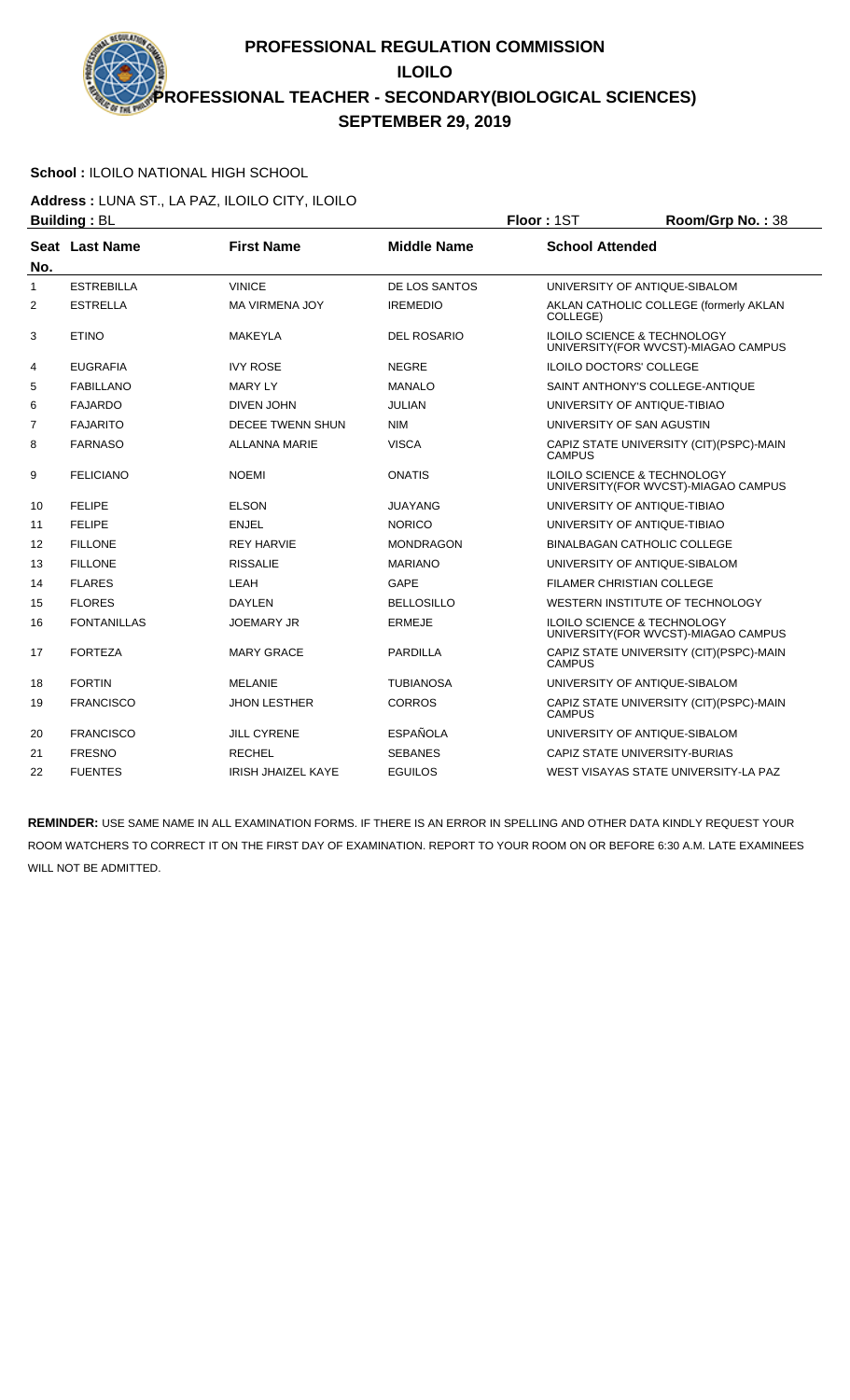#### **School :** ILOILO NATIONAL HIGH SCHOOL

**Address :** LUNA ST., LA PAZ, ILOILO CITY, ILOILO **Building : BL Building : BL Floor : 1ST Room/Grp No. : 39** 

|                | ייש . טערייט     |                        |                    | ו טיו וי<br>11001111011110111001                                                               |
|----------------|------------------|------------------------|--------------------|------------------------------------------------------------------------------------------------|
| No.            | Seat Last Name   | <b>First Name</b>      | <b>Middle Name</b> | <b>School Attended</b>                                                                         |
| 1              | <b>FUENTES</b>   | <b>RHODA</b>           | <b>DUMALI</b>      | CAPIZ STATE UNIVERSITY-PONTEVEDRA (formerly<br>PANAY STATE POLYTECHNIC COLLEGE-<br>PONTEVEDRA) |
| $\overline{2}$ | <b>FURATERO</b>  | <b>VIC ANDREA</b>      | <b>GLORY</b>       | FILAMER CHRISTIAN COLLEGE                                                                      |
| 3              | <b>GABANG</b>    | <b>ROGELYN</b>         | LAMIS              | NORTHERN NEGROS STATE COLLEGE OF<br><b>SCIENCE &amp; TECHNOLOGY</b>                            |
| 4              | <b>GALECIA</b>   | <b>JOSE EMAMUEL</b>    | <b>SALIEDO</b>     | <b>ILOILO DOCTORS' COLLEGE</b>                                                                 |
| 5              | <b>GAMAD</b>     | PEARLYN MAE            | <b>ESPARES</b>     | UNIVERSITY OF ANTIQUE-TIBIAO                                                                   |
| 6              | <b>GANATE</b>    | <b>CLEMENTE JR</b>     | <b>TUPAS</b>       | CENTRAL PHILIPPINES STATE UNIVERSITY - (FOR<br>N.S.C.A.)-MAIN CAMPUS                           |
| $\overline{7}$ | GAYO             | <b>PRESCILLA</b>       | <b>SARA</b>        | SURIGAO DEL SUR STATE UNIVERSITY - TAGBINA<br><b>CAMPUS</b>                                    |
| 8              | <b>GEACANIGA</b> | <b>DIOLENA</b>         | <b>GEGANTONI</b>   | <b>ILOILO SCIENCE &amp; TECHNOLOGY</b><br>UNIVERSITY (FOR WVCST)-MIAGAO CAMPUS                 |
| 9              | <b>GEDALANGA</b> | <b>VINCE SIMONETTE</b> | <b>GELERA</b>      | <b>ILOILO SCIENCE &amp; TECHNOLOGY</b><br>UNIVERSITY (FOR WVCST)-MIAGAO CAMPUS                 |
| 10             | <b>GEGUIRA</b>   | LALAIN                 | <b>MARCELO</b>     | NORTHERN ILOILO POLYTECHNIC STATE<br>COLLEGE-ESTANCIA                                          |
| 11             | <b>GENCIANEO</b> | <b>HANNAH GRACE</b>    | <b>AGACER</b>      | <b>ILOILO SCIENCE &amp; TECHNOLOGY</b><br>UNIVERSITY (FOR WVCST)-MIAGAO CAMPUS                 |
| 12             | <b>GENEBLAZO</b> | <b>MARIA KRISTINE</b>  | <b>TORRES</b>      | WEST VISAYAS STATE UNIVERSITY-LA PAZ                                                           |
| 13             | <b>GENOVA</b>    | <b>JANINE</b>          | GEROY              | ILOILO SCIENCE & TECHNOLOGY<br>UNIVERSITY(FOR WVCST)-MIAGAO CAMPUS                             |
| 14             | <b>GERALDINO</b> | <b>ANA DANIELLE</b>    | TUMASIS            | <b>ILOILO SCIENCE &amp; TECHNOLOGY</b><br>UNIVERSITY(FOR W.V.C.S.T.-MAIN CAMPUS)               |
| 15             | <b>GIMOTEA</b>   | <b>FRERIE</b>          | <b>GEGRIMAL</b>    | WEST VISAYAS STATE UNIVERSITY-LA PAZ                                                           |
| 16             | <b>GOMEZ</b>     | <b>GLENN</b>           | <b>ESTARES</b>     | UNIVERSITY OF ANTIQUE-TIBIAO                                                                   |
| 17             | <b>GREGORIO</b>  | <b>RONA</b>            | <b>PADILLA</b>     | UNIVERSITY OF ANTIQUE-TIBIAO                                                                   |
| 18             | <b>GUANZON</b>   | <b>JAMES EDWARD</b>    | <b>MAGTUBO</b>     | UNIVERSITY OF ANTIQUE-TIBIAO                                                                   |
| 19             | <b>GUIÑALOPE</b> | <b>ROMMEL</b>          | HIMAYA             | WEST VISAYAS STATE UNIVERSITY-LA PAZ                                                           |
| 20             | <b>GUMBAN</b>    | <b>FERLYN ANN</b>      | <b>GABORNO</b>     | <b>ILOILO SCIENCE &amp; TECHNOLOGY</b><br>UNIVERSITY (FOR W.V.C.S.T.-MAIN CAMPUS)              |
| 21             | <b>HALLARSIS</b> | <b>CRISTELY</b>        | <b>HAPIN</b>       | CAPIZ STATE UNIVERSITY (CIT)(PSPC)-MAIN<br><b>CAMPUS</b>                                       |
| 22             | <b>HINGUILLO</b> | <b>JADE</b>            | OJACASTRO          | CAPIZ STATE UNIVERSITY (CIT)(PSPC)-MAIN<br><b>CAMPUS</b>                                       |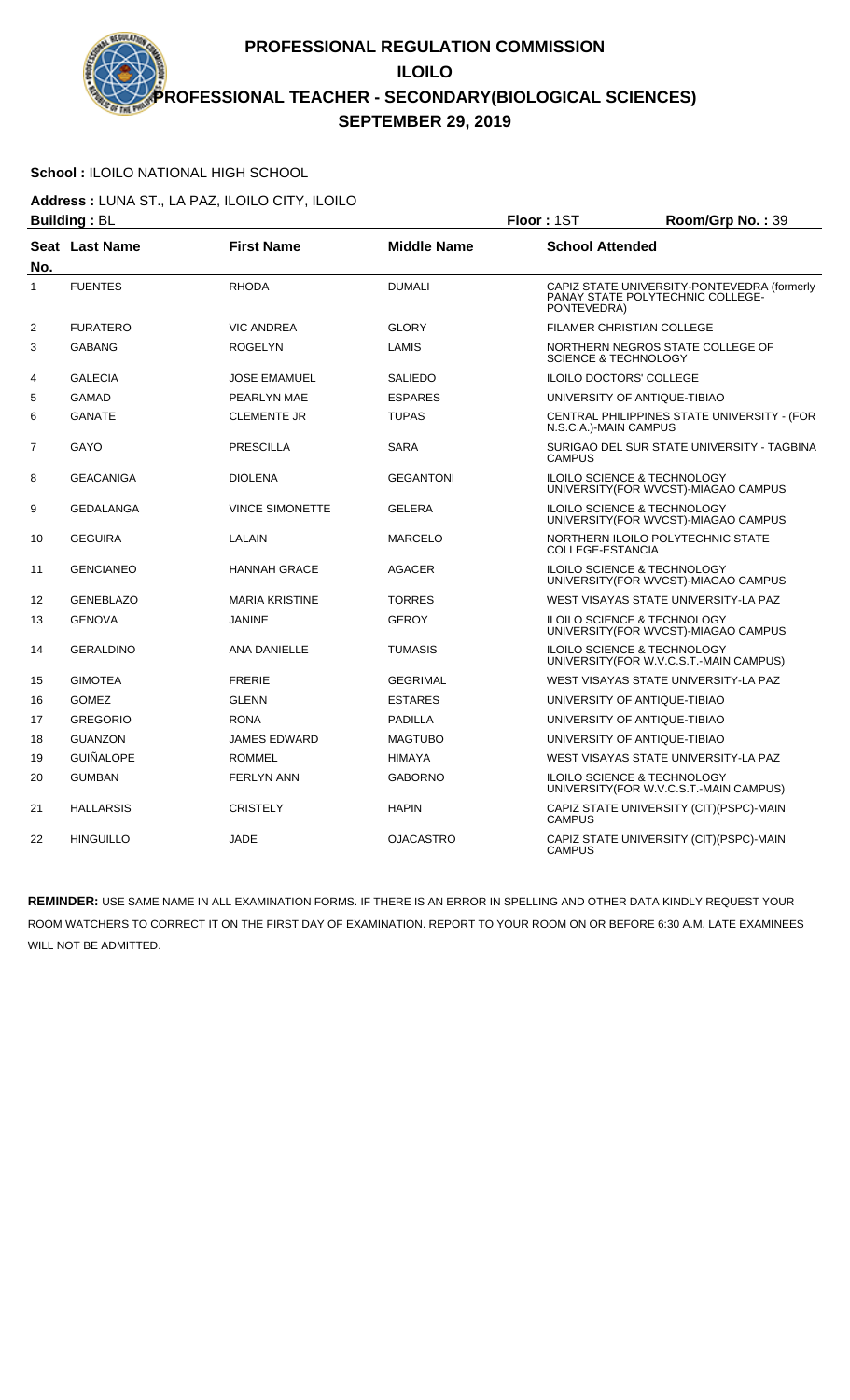### **School :** ILOILO NATIONAL HIGH SCHOOL

**Address :** LUNA ST., LA PAZ, ILOILO CITY, ILOILO **Building :** TVL **Floor :** 2ND **Room/Grp No. :** 201

|                | ∟טוועווש <sub>∙</sub> ו ∝∟ |                      |                    | שיוג ויטשו                                                                                     |
|----------------|----------------------------|----------------------|--------------------|------------------------------------------------------------------------------------------------|
| No.            | Seat Last Name             | <b>First Name</b>    | <b>Middle Name</b> | <b>School Attended</b>                                                                         |
| $\mathbf{1}$   | <b>HONTIVEROS</b>          | LEVY                 | <b>SOBREVEGA</b>   | CAPIZ STATE UNIVERSITY-PONTEVEDRA (formerly<br>PANAY STATE POLYTECHNIC COLLEGE-<br>PONTEVEDRA) |
| 2              | <b>HONTIVEROS</b>          | <b>NOVIE JANE</b>    | <b>DUMILIG</b>     | CAPIZ STATE UNIVERSITY-PONTEVEDRA (formerly<br>PANAY STATE POLYTECHNIC COLLEGE-<br>PONTEVEDRA) |
| 3              | <b>HORTINELA</b>           | <b>JB</b>            | <b>GALUSONG</b>    | ILOILO STATE COLLEGE OF FISHERIES-<br>DUMANGAS (for.DUMANGAS PC)                               |
| 4              | <b>IBAÑEZ</b>              | <b>ETHYLINE</b>      | <b>CORONADO</b>    | <b>FILAMER CHRISTIAN COLLEGE</b>                                                               |
| 5              | <b>ICAMINA</b>             | <b>PRINCESS JANE</b> | <b>ANTONIO</b>     | CAPIZ STATE UNIVERSITY (CIT) (PSPC)-MAIN<br><b>CAMPUS</b>                                      |
| 6              | <b>IMPORTANTE</b>          | <b>KRISTEL ANN</b>   | <b>VILLASOTO</b>   | UNIVERSITY OF ANTIQUE-TIBIAO                                                                   |
| $\overline{7}$ | <b>IMPRESO</b>             | ALLYSA JOY           | IQUIÑA             | AKLAN CATHOLIC COLLEGE (formerly AKLAN<br>COLLEGE)                                             |
| 8              | <b>INFANTE</b>             | <b>HAZEL</b>         | <b>SIALONGO</b>    | <b>ILOILO DOCTORS' COLLEGE</b>                                                                 |
| 9              | <b>INGLES</b>              | SHELFA JILL          | <b>RODRIGORA</b>   | AKLAN CATHOLIC COLLEGE (formerly AKLAN<br>COLLEGE)                                             |
| 10             | <b>ISOLAN</b>              | <b>JIZEL JOY</b>     | <b>BESONIA</b>     | CAPIZ STATE UNIVERSITY-PONTEVEDRA (formerly<br>PANAY STATE POLYTECHNIC COLLEGE-<br>PONTEVEDRA) |
| 11             | <b>JABAGAT</b>             | MA JHANA             | <b>GARCIA</b>      | CENTRAL PHILIPPINES STATE UNIVERSITY - (FOR<br>N.S.C.A.)-CAUAYAN CAMPUS                        |
| 12             | <b>JETANO</b>              | <b>JUNA</b>          | <b>MALABANJOT</b>  | CAPIZ STATE UNIVERSITY-BURIAS                                                                  |
| 13             | <b>JORDAN</b>              | <b>MICHAEL</b>       | PEDRIÑA            | UNIVERSITY OF ANTIQUE-SIBALOM                                                                  |
| 14             | <b>JUAN</b>                | <b>APRIL JOY</b>     | <b>DADIVAS</b>     | <b>BINALBAGAN CATHOLIC COLLEGE</b>                                                             |
| 15             | <b>JUANGA</b>              | <b>SARAH MAY</b>     | <b>GUSTILO</b>     | ILOILO SCIENCE & TECHNOLOGY<br>UNIVERSITY(FOR W.V.C.S.T.-MAIN CAMPUS)                          |
| 16             | <b>JUAYNO</b>              | <b>JOYVIE</b>        | <b>HARO</b>        | UNIVERSITY OF ANTIQUE-TIBIAO                                                                   |
| 17             | LABERA                     | MAE KIEN             | <b>CALUBIRAN</b>   | CENTRAL PHILIPPINE UNIVERSITY                                                                  |
| 18             | LABRADOR                   | <b>JEROUS</b>        | <b>DIONALDO</b>    | CAPIZ STATE UNIVERSITY (CIT)(PSPC)-MAIN<br><b>CAMPUS</b>                                       |
| 19             | <b>LADROMO</b>             | <b>RESSA</b>         | <b>HABAGAT</b>     | UNIVERSITY OF ANTIQUE-SIBALOM                                                                  |
| 20             | LAMASAN                    | ANA LISA             | <b>SERRA</b>       | <b>ILOILO SCIENCE &amp; TECHNOLOGY</b><br>UNIVERSITY (FOR W.V.C.S.T.-MAIN CAMPUS)              |
| 21             | LAMIT                      | <b>ELEN ROSE</b>     | <b>GALAN</b>       | <b>ILOILO SCIENCE &amp; TECHNOLOGY</b><br>UNIVERSITY (FOR W.V.C.S.T.-MAIN CAMPUS)              |
| 22             | LAMPAR                     | <b>ANNA MAY</b>      | <b>PORRAS</b>      | WEST VISAYAS STATE UNIVERSITY-LA PAZ                                                           |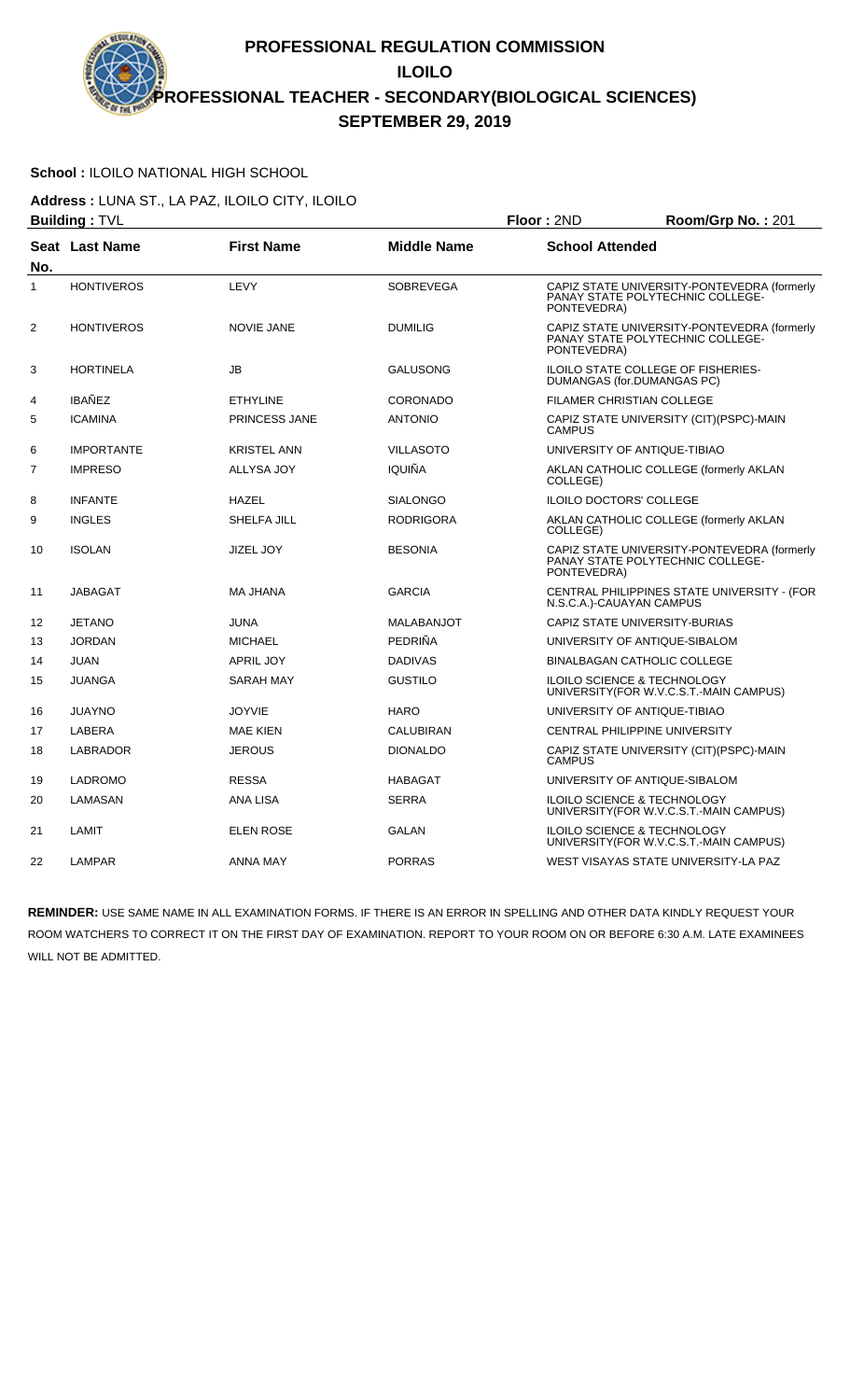# **School :** ILOILO NATIONAL HIGH SCHOOL

**Address :** LUNA ST., LA PAZ, ILOILO CITY, ILOILO **Building :** TVL **Floor :** 2ND **Room/Grp No. :** 202

|     | שטוועווש . דער   |                       |                    | שיוג ויטשו<br>1100111001110111212222                                                           |
|-----|------------------|-----------------------|--------------------|------------------------------------------------------------------------------------------------|
| No. | Seat Last Name   | <b>First Name</b>     | <b>Middle Name</b> | <b>School Attended</b>                                                                         |
| 1   | <b>LANIOG</b>    | LANIE                 | LAMZON             | <b>ILOILO DOCTORS' COLLEGE</b>                                                                 |
| 2   | <b>LANTORIA</b>  | <b>DAVE MITCHELLE</b> | SORIANO            | CAPIZ STATE UNIVERSITY-BURIAS                                                                  |
| 3   | LAVANZA          | <b>RENELYN</b>        | <b>BAJADA</b>      | NORTHERN ILOILO POLYTECHNIC STATE<br>COLLEGE-ESTANCIA                                          |
| 4   | <b>LEDESMA</b>   | <b>ELEAREY</b>        | <b>GEMAL</b>       | ILOILO SCIENCE & TECHNOLOGY<br>UNIVERSITY (FOR WVCST)-MIAGAO CAMPUS                            |
| 5   | <b>LEGASTE</b>   | <b>JOAN PEARL</b>     | <b>GALLEGOS</b>    | <b>FILAMER CHRISTIAN COLLEGE</b>                                                               |
| 6   | <b>LEGO</b>      | YENO VAN              | <b>TOLONES</b>     | <b>CENTRAL PHILIPPINE UNIVERSITY</b>                                                           |
| 7   | <b>LEMA</b>      | <b>LOREIN DAWN</b>    | <b>TUMANON</b>     | CAPIZ STATE UNIVERSITY (CIT)(PSPC)-MAIN<br><b>CAMPUS</b>                                       |
| 8   | LESULA           | <b>RONALYN</b>        | <b>TABURADA</b>    | AKLAN CATHOLIC COLLEGE (formerly AKLAN<br>COLLEGE)                                             |
| 9   | <b>LIMJUCO</b>   | <b>MARK RHOMY</b>     | <b>ALAGBAY</b>     | CENTRAL PHILIPPINE UNIVERSITY                                                                  |
| 10  | <b>LLAUDERES</b> | <b>MARIANNE</b>       | <b>GENODIA</b>     | CAPIZ STATE UNIVERSITY-TAPAZ (formerly PANAY<br>STATE POLYTECHNIC COLLEGE-TAPAZ)               |
| 11  | <b>LOJA</b>      | <b>DONNAH</b>         | CONDE              | <b>ILOILO SCIENCE &amp; TECHNOLOGY</b><br>UNIVERSITY (FOR W.V.C.S.T.-MAIN CAMPUS)              |
| 12  | LOPEZ            | ROBERTA LOU GRACE     | <b>ALAMIS</b>      | UNIVERSITY OF ANTIQUE-SIBALOM                                                                  |
| 13  | <b>LUMAUAG</b>   | <b>MARIEL</b>         | <b>REYES</b>       | NORTHERN ILOILO POLYTECHNIC STATE<br>COLLEGE-ESTANCIA                                          |
| 14  | <b>LUMAWOD</b>   | <b>JEFFREY</b>        | <b>DESERVA</b>     | CAPIZ STATE UNIVERSITY-PONTEVEDRA (formerly<br>PANAY STATE POLYTECHNIC COLLEGE-<br>PONTEVEDRA) |
| 15  | <b>LUSTRE</b>    | <b>MARION PETER</b>   | <b>MAGNO</b>       | <b>CENTRAL PHILIPPINE UNIVERSITY</b>                                                           |
| 16  | <b>MABAQUIAO</b> | <b>MAY AMOR</b>       | <b>VICTORAMA</b>   | UNIVERSITY OF ANTIQUE-TIBIAO                                                                   |
| 17  | <b>MAGBANUA</b>  | EDUARDO JR            | <b>PATIGAYON</b>   | CENTRAL PHILIPPINES STATE UNIVERSITY - (FOR<br>N.S.C.A.)-CAUAYAN CAMPUS                        |
| 18  | <b>MAGHUYOP</b>  | AME JOY               | <b>APRESURADO</b>  | UNIVERSITY OF ILOILO                                                                           |
| 19  | <b>MAGSIPOC</b>  | <b>TISHA</b>          | <b>YURO</b>        | UNIVERSITY OF ANTIQUE-TIBIAO                                                                   |
| 20  | <b>MAHILUM</b>   | <b>VIA</b>            | <b>ESPORA</b>      | <b>ILOILO DOCTORS' COLLEGE</b>                                                                 |
| 21  | MALALUAN         | <b>HYZL</b>           | <b>DINGCONG</b>    | UNIVERSITY OF ANTIQUE-SIBALOM                                                                  |
| 22  | <b>MALUTAO</b>   | <b>CHARMISE</b>       | <b>CUEVAS</b>      | <b>CENTRAL PHILIPPINE UNIVERSITY</b>                                                           |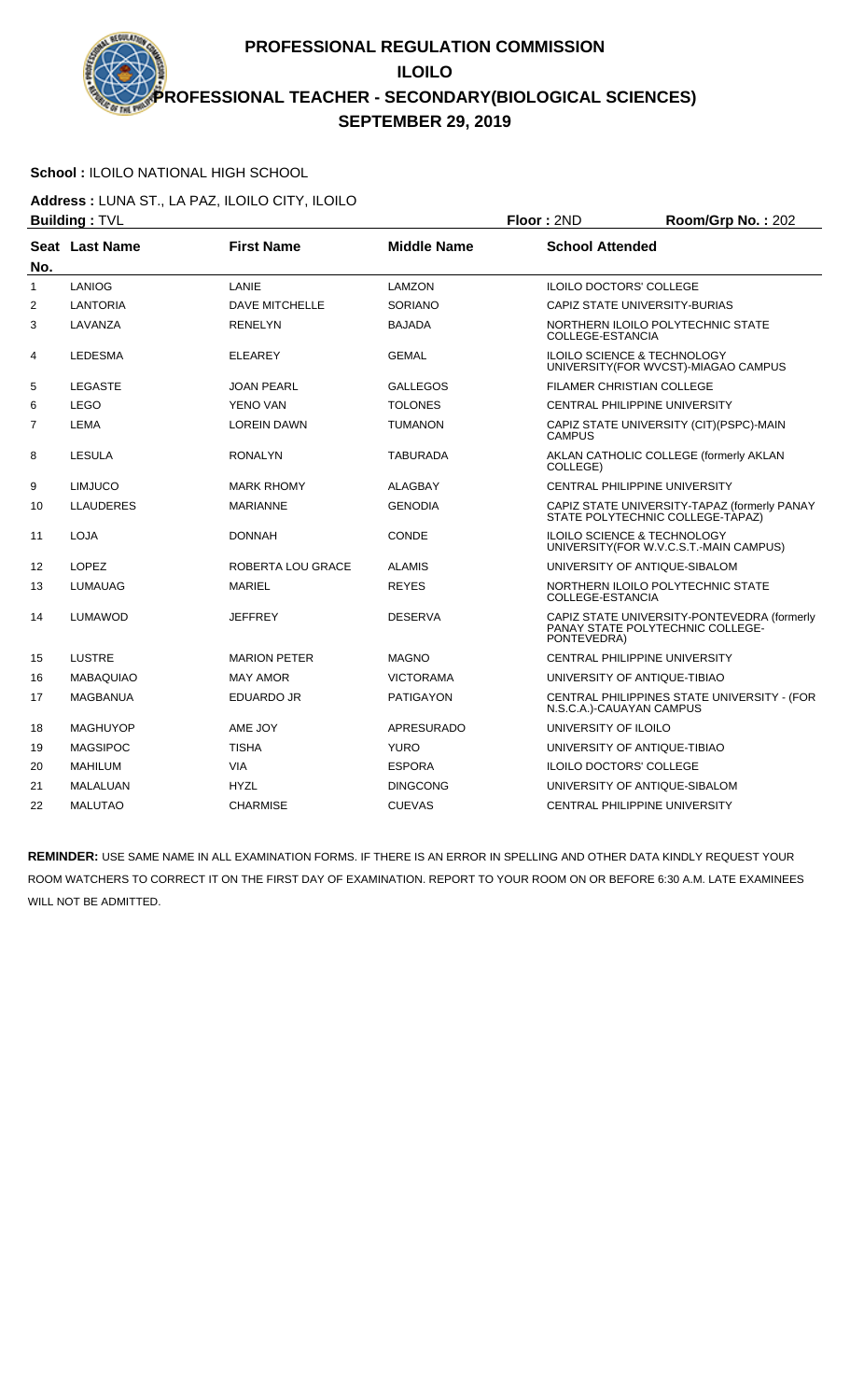#### **School :** ILOILO NATIONAL HIGH SCHOOL

**Address :** LUNA ST., LA PAZ, ILOILO CITY, ILOILO **Building :** TVL **Floor :** 2ND **Room/Grp No. :** 203

|                | שט עווועווע µ    |                       |                    | שיוג ויטטו<br>1100111011110111200                                                              |  |
|----------------|------------------|-----------------------|--------------------|------------------------------------------------------------------------------------------------|--|
| No.            | Seat Last Name   | <b>First Name</b>     | <b>Middle Name</b> | <b>School Attended</b>                                                                         |  |
| 1              | <b>MANAPO</b>    | <b>ARLENE</b>         | <b>CERTICIO</b>    | CAPIZ STATE UNIVERSITY-PONTEVEDRA (formerly<br>PANAY STATE POLYTECHNIC COLLEGE-<br>PONTEVEDRA) |  |
| 2              | MANUEL           | RAZEL MAE             | <b>ALBA</b>        | <b>FILAMER CHRISTIAN COLLEGE</b>                                                               |  |
| 3              | <b>MAQUILLA</b>  | <b>RHONA MAE</b>      | <b>BERTE</b>       | <b>ILOILO SCIENCE &amp; TECHNOLOGY</b><br>UNIVERSITY (FOR W.V.C.S.T.-MAIN CAMPUS)              |  |
| 4              | <b>MARCELINO</b> | <b>ROSANA</b>         | <b>LACHICA</b>     | CAPIZ STATE UNIVERSITY-PONTEVEDRA (formerly<br>PANAY STATE POLYTECHNIC COLLEGE-<br>PONTEVEDRA) |  |
| 5              | <b>MARQUEZ</b>   | <b>NOEME ELLAINE</b>  | <b>VILBAR</b>      | SAINT ANTHONY'S COLLEGE-ANTIQUE                                                                |  |
| 6              | <b>MARTINEZ</b>  | <b>MERRY FLOR</b>     | <b>LAURILLA</b>    | CAPIZ STATE UNIVERSITY-BURIAS                                                                  |  |
| $\overline{7}$ | <b>MATEO</b>     | <b>CARMELL</b>        | <b>LAMBERTO</b>    | <b>FILAMER CHRISTIAN COLLEGE</b>                                                               |  |
| 8              | <b>MATEO</b>     | <b>HAZLENE</b>        | <b>ACHA</b>        | <b>ILOILO SCIENCE &amp; TECHNOLOGY</b><br>UNIVERSITY(FOR W.V.C.S.T.-MAIN CAMPUS)               |  |
| 9              | <b>MATULINA</b>  | PRINCESS MAE          | <b>AGUDOS</b>      | ILOILO SCIENCE & TECHNOLOGY<br>UNIVERSITY (FOR W.V.C.S.T.-MAIN CAMPUS)                         |  |
| 10             | <b>MAYABASON</b> | <b>SHARME</b>         | <b>DEVELLES</b>    | COLEGIO DE LA PURISIMA CONCEPCION                                                              |  |
| 11             | <b>MEJARES</b>   | <b>ELLA MAE</b>       | <b>ALONDE</b>      | SAINT ANTHONY'S COLLEGE-ANTIQUE                                                                |  |
| 12             | <b>MENDEZ</b>    | <b>KENT SPENCER</b>   | <b>MANALO</b>      | UNIVERSITY OF ANTIQUE-SIBALOM                                                                  |  |
| 13             | <b>MENDOZA</b>   | <b>DANNY BOY</b>      | <b>BRAGA</b>       | ILOILO STATE COLLEGE OF FISHERIES - MAIN                                                       |  |
| 14             | <b>METODA</b>    | <b>LESLIE ANN</b>     | <b>ALEJANDRO</b>   | SAINT ANTHONY'S COLLEGE-ANTIQUE                                                                |  |
| 15             | <b>MIRAFLOR</b>  | <b>TED ANDRE</b>      | <b>NALAGON</b>     | UNIVERSITY OF ANTIQUE-TIBIAO                                                                   |  |
| 16             | <b>MODESTO</b>   | <b>CHEERLIN</b>       | <b>FORTES</b>      | CAPIZ STATE UNIVERSITY (CIT) (PSPC)-MAIN<br><b>CAMPUS</b>                                      |  |
| 17             | <b>MONDIN</b>    | <b>VINCENT LEUTER</b> | <b>JIMENA</b>      | WEST VISAYAS STATE UNIVERSITY-LA PAZ                                                           |  |
| 18             | <b>MONTALBO</b>  | <b>KIMBERLY</b>       | <b>BENDOL</b>      | <b>BINALBAGAN CATHOLIC COLLEGE</b>                                                             |  |
| 19             | <b>MONTEFRIO</b> | <b>JOSHUA</b>         | <b>CAIMOSO</b>     | UNIVERSITY OF THE PHILIPPINES-VISAYAS-<br><b>ILOILO CITY</b>                                   |  |
| 20             | <b>MONTERDE</b>  | <b>IRISH</b>          | <b>MORENO</b>      | UNIVERSITY OF ANTIQUE-TIBIAO                                                                   |  |
| 21             | <b>MONTERDE</b>  | <b>VEA</b>            | <b>MORENO</b>      | UNIVERSITY OF ANTIQUE-TIBIAO                                                                   |  |
| 22             | <b>MONTERO</b>   | <b>DIETHER JEAN</b>   | <b>AGUSTIN</b>     | UNIVERSITY OF ANTIQUE-TIBIAO                                                                   |  |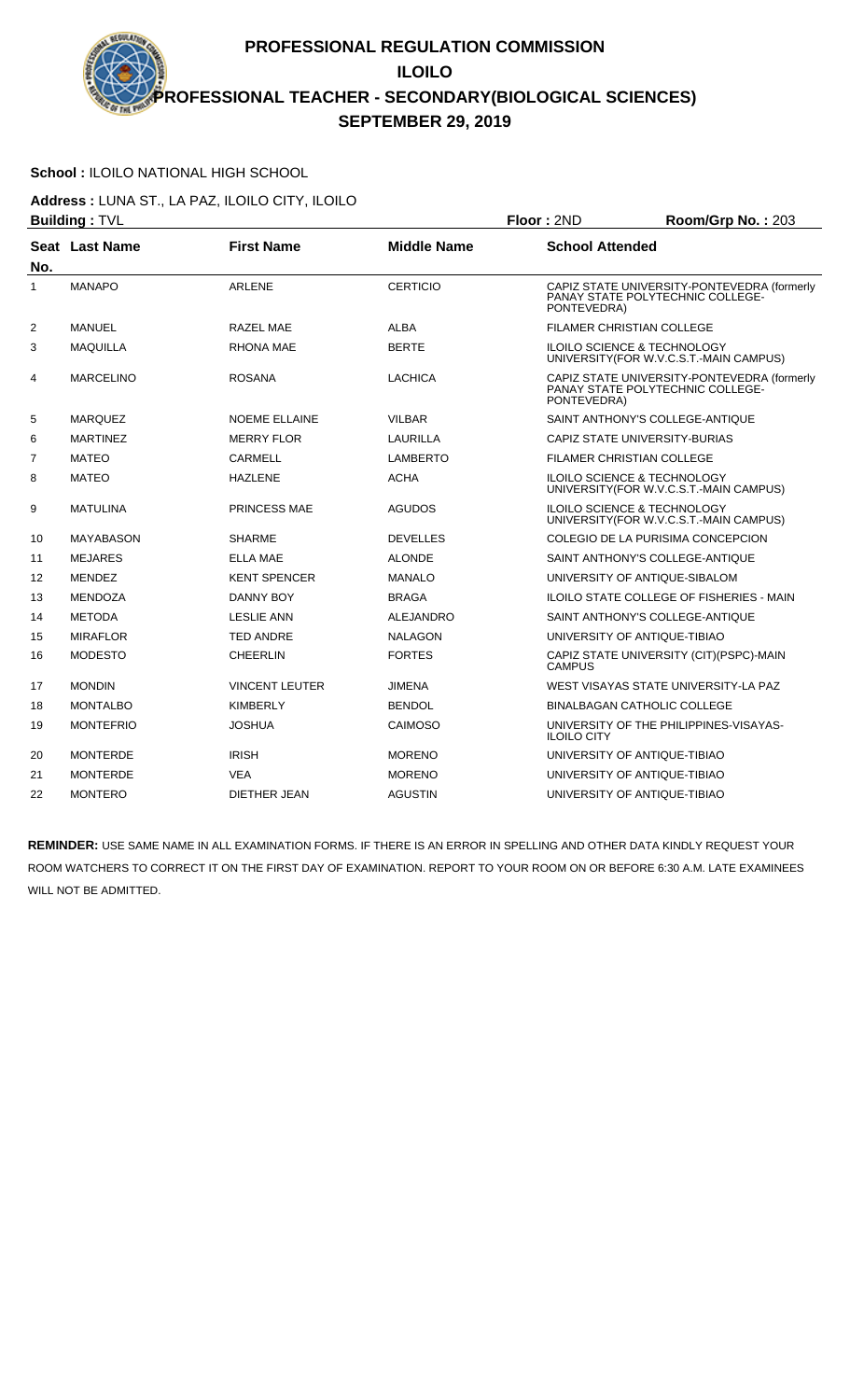# **School :** ILOILO NATIONAL HIGH SCHOOL

**Address :** LUNA ST., LA PAZ, ILOILO CITY, ILOILO **Building :** TVL **Floor :** 3RD **Room/Grp No. :** 301

|                | שט . דעווועווועµ  |                       |                    | שנוט בו שטו<br>$1001111$ $1101110$                                                |
|----------------|-------------------|-----------------------|--------------------|-----------------------------------------------------------------------------------|
| No.            | Seat Last Name    | <b>First Name</b>     | <b>Middle Name</b> | <b>School Attended</b>                                                            |
| 1              | <b>MONTERO</b>    | HANNAH NIÑA           | <b>BUTIONG</b>     | SAINT ANTHONY'S COLLEGE-ANTIQUE                                                   |
| 2              | <b>MORALES</b>    | <b>DARLYN</b>         | <b>LAUNIO</b>      | CAPIZ STATE UNIVERSITY-BURIAS                                                     |
| 3              | <b>MOSQUEDA</b>   | <b>JOANNA MARIE</b>   | <b>BONA</b>        | CAPIZ STATE UNIVERSITY (CIT)(PSPC)-MAIN<br><b>CAMPUS</b>                          |
| 4              | <b>MULA</b>       | <b>AIVAN</b>          | <b>NACITA</b>      | <b>ILOILO SCIENCE &amp; TECHNOLOGY</b><br>UNIVERSITY (FOR WVCST)-MIAGAO CAMPUS    |
| 5              | <b>MUYONG</b>     | <b>AILA</b>           | <b>BARGAT</b>      | WEST VISAYAS STATE UNIVERSITY-LA PAZ                                              |
| 6              | <b>NABAYAT</b>    | CAROL                 | <b>GANGE</b>       | ILOILO SCIENCE & TECHNOLOGY<br>UNIVERSITY (FOR W.V.C.S.T.-MAIN CAMPUS)            |
| $\overline{7}$ | <b>NAVAREZ</b>    | RONA VI               | SAÑADA             | <b>ILOILO SCIENCE &amp; TECHNOLOGY</b><br>UNIVERSITY(FOR WVCST)-MIAGAO CAMPUS     |
| 8              | <b>NAVARRO</b>    | <b>SHAIRA SHAINE</b>  | <b>DABLO</b>       | <b>ILOILO SCIENCE &amp; TECHNOLOGY</b><br>UNIVERSITY (FOR W.V.C.S.T.-MAIN CAMPUS) |
| 9              | <b>NAVARRO</b>    | <b>SHANDEL</b>        | <b>ASAN</b>        | WEST VISAYAS STATE UNIVERSITY-LA PAZ                                              |
| 10             | <b>NEDAMO</b>     | <b>DONABEL</b>        | <b>DAVA</b>        | CAPIZ STATE UNIVERSITY (CIT)(PSPC)-MAIN<br><b>CAMPUS</b>                          |
| 11             | <b>NONAILLADA</b> | <b>BEAH MAE</b>       | <b>NACIONALES</b>  | <b>ILOILO SCIENCE &amp; TECHNOLOGY</b><br>UNIVERSITY(FOR WVCST)-MIAGAO CAMPUS     |
| 12             | NUEVAESPAÑA       | <b>DONNA MAE</b>      | <b>SANTERVA</b>    | <b>ILOILO SCIENCE &amp; TECHNOLOGY</b><br>UNIVERSITY(FOR WVCST)-MIAGAO CAMPUS     |
| 13             | NUÑEZA            | <b>EMELYN FRANCES</b> | GUILLERGAN         | UNIVERSITY OF SAN AGUSTIN                                                         |
| 14             | <b>OCHOA</b>      | ANN NIZEBETH          | CABANGAL           | WEST VISAYAS STATE UNIVERSITY-LA PAZ                                              |
| 15             | <b>OFIAZA</b>     | <b>CYNDE ROSE</b>     | <b>SOLATORIO</b>   | WESTERN INSTITUTE OF TECHNOLOGY                                                   |
| 16             | <b>OLIVER</b>     | <b>DIVINI</b>         | CATALAN            | ILOILO STATE COLLEGE OF FISHERIES-<br>DUMANGAS (for.DUMANGAS PC)                  |
| 17             | <b>ORLEANS</b>    | <b>ANDREA</b>         | <b>CRISOSTO</b>    | CAPIZ STATE UNIVERSITY-BURIAS                                                     |
| 18             | <b>OYANGORIN</b>  | <b>SHIELA</b>         | LIBRE              | CENTRAL PHILIPPINES STATE UNIVERSITY - (FOR<br>N.S.C.A.)-SIPALAY CAMPUS           |
| 19             | <b>PABALATE</b>   | <b>FRENCES</b>        | <b>GANDECILA</b>   | CENTRAL PHILIPPINES STATE UNIVERSITY - (FOR<br>N.S.C.A.)-HINOBA-AN CAMPUS         |
| 20             | <b>PACARDO</b>    | <b>ELLEN ROSE</b>     | <b>DELA</b>        | <b>ILOILO SCIENCE &amp; TECHNOLOGY</b><br>UNIVERSITY(FOR W.V.C.S.T.-MAIN CAMPUS)  |
| 21             | <b>PACIFICO</b>   | <b>DONNA JANE</b>     | LOZADA             | WEST VISAYAS STATE UNIVERSITY-LA PAZ                                              |
| 22             | <b>PALEC</b>      | <b>CHARINA</b>        | CARIAN             | OUR LADY OF FATIMA UNIVERSITY-VALENZUELA                                          |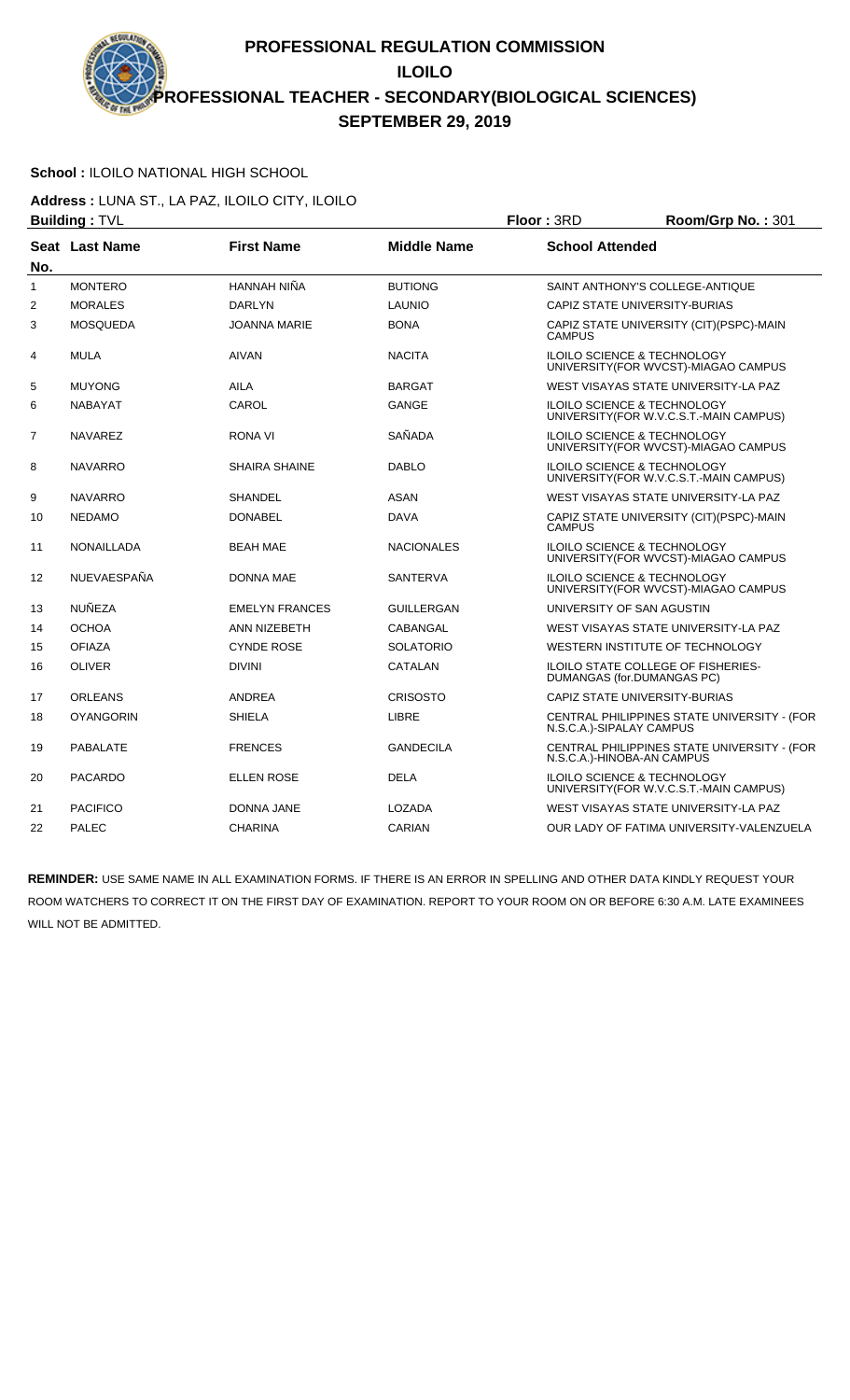# **School :** ILOILO NATIONAL HIGH SCHOOL

**Address :** LUNA ST., LA PAZ, ILOILO CITY, ILOILO **Building :** TVL **Floor :** 3RD **Room/Grp No. :** 302

|                | ранангу прос     |                          |                    | .<br>1100111101101101.002                                                         |
|----------------|------------------|--------------------------|--------------------|-----------------------------------------------------------------------------------|
| No.            | Seat Last Name   | <b>First Name</b>        | <b>Middle Name</b> | <b>School Attended</b>                                                            |
| $\mathbf{1}$   | <b>PALOMAR</b>   | <b>GRAZLE ANN SHAIRA</b> | <b>HERRERA</b>     | WEST VISAYAS STATE UNIVERSITY-LA PAZ                                              |
| 2              | <b>PANDAN</b>    | <b>JAYSON</b>            | <b>GERSAVA</b>     | UNIVERSITY OF ANTIQUE-SIBALOM                                                     |
| 3              | <b>PANIERGO</b>  | <b>ARTHUR</b>            | <b>GUILLERMO</b>   | <b>ILOILO SCIENCE &amp; TECHNOLOGY</b><br>UNIVERSITY (FOR W.V.C.S.T.-MAIN CAMPUS) |
| 4              | PANIZA           | <b>PATRICK JOHN</b>      | <b>MALFETRIA</b>   | WEST VISAYAS STATE UNIVERSITY-LA PAZ                                              |
| 5              | <b>PARAHILE</b>  | <b>KRISTINE GRACE</b>    | <b>EGUALAN</b>     | CARLOS HILADO STATE COLLEGE OF FISHERIES-<br><b>BINALBAGAN</b>                    |
| 6              | <b>PARREÑAS</b>  | <b>LIANNE GRACE</b>      | <b>SANTOYO</b>     | WEST VISAYAS STATE UNIVERSITY-LA PAZ                                              |
| $\overline{7}$ | <b>PARREÑAS</b>  | <b>MA JEMELLI</b>        | <b>FUENTES</b>     | WEST VISAYAS STATE UNIVERSITY-LA PAZ                                              |
| 8              | <b>PATRIARCA</b> | <b>ERICA JOY</b>         | <b>HEBRA</b>       | WEST VISAYAS STATE UNIVERSITY-LA PAZ                                              |
| 9              | <b>PATRIARCA</b> | <b>JESTONI</b>           | <b>HERMOGENES</b>  | AKLAN STATE UNIVERSITY (AKLAN S.C.A.)-BANGA                                       |
| 10             | <b>PATUBO</b>    | <b>JOHNTE</b>            | <b>BAUDEN</b>      | ILOILO STATE COLLEGE OF FISHERIES-DINGLE                                          |
| 11             | <b>PAYDA</b>     | <b>KATE CLARE</b>        | <b>ESTANDARTE</b>  | WEST VISAYAS STATE UNIVERSITY-LA PAZ                                              |
| 12             | <b>PEDIAN</b>    | <b>GRACE RUBY</b>        | <b>MARCELINO</b>   | CAPIZ STATE UNIVERSITY (CIT) (PSPC)-MAIN<br><b>CAMPUS</b>                         |
| 13             | <b>PEDREGOSA</b> | <b>FERLYN GRACE</b>      | <b>TABILLA</b>     | WEST VISAYAS STATE UNIVERSITY-LA PAZ                                              |
| 14             | PELOBELLO        | <b>LOREN MAE</b>         | <b>MATUTINA</b>    | <b>ILOILO SCIENCE &amp; TECHNOLOGY</b><br>UNIVERSITY (FOR W.V.C.S.T.-MAIN CAMPUS) |
| 15             | PEREZ            | <b>JOHN MICHEL</b>       | <b>PACHICA</b>     | WEST VISAYAS STATE UNIVERSITY-LA PAZ                                              |
| 16             | <b>PEREZ</b>     | <b>RIDJIL</b>            | <b>PAMA</b>        | CAPIZ STATE UNIVERSITY (CIT)(PSPC)-MAIN<br><b>CAMPUS</b>                          |
| 17             | PERIDO           | <b>JARQUE JOHN</b>       | <b>PONELES</b>     | CARLOS HILADO STATE COLLEGE OF FISHERIES-<br><b>BINALBAGAN</b>                    |
| 18             | <b>PERUCHO</b>   | <b>CLAIRE</b>            | <b>SIMERA</b>      | AKLAN STATE UNIVERSITY-IBAJAY                                                     |
| 19             | <b>PETINGLAY</b> | <b>RHENSE</b>            | <b>ACMAN</b>       | UNIVERSITY OF ANTIQUE-SIBALOM                                                     |
| 20             | <b>PRADO</b>     | <b>MARY ABEGAIL</b>      | <b>ATIENZA</b>     | UNIVERSITY OF ANTIQUE-TIBIAO                                                      |
| 21             | <b>PULMONES</b>  | <b>CHERRY ANN KAYE</b>   | <b>ARELLANO</b>    | <b>ILOILO SCIENCE &amp; TECHNOLOGY</b><br>UNIVERSITY (FOR WVCST)-MIAGAO CAMPUS    |
| 22             | QUIDATO          | <b>KATRINA MARIZ</b>     | CABAÑGAL           | <b>ILOILO DOCTORS' COLLEGE</b>                                                    |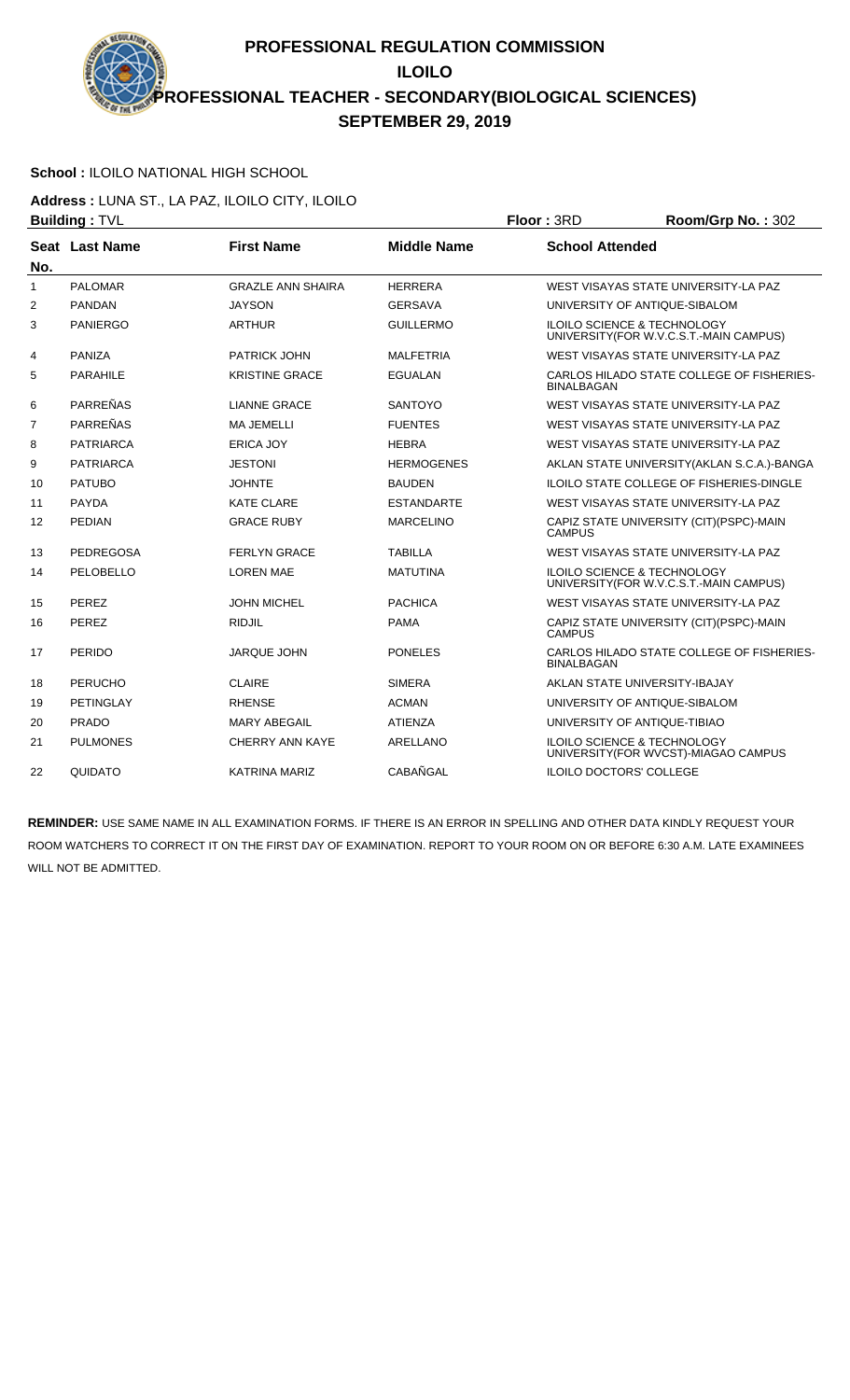## **School :** ILOILO NATIONAL HIGH SCHOOL

**Address :** LUNA ST., LA PAZ, ILOILO CITY, ILOILO **Building :** TVL **Floor :** 3RD **Room/Grp No. :** 303

|                | שעוועווואַ . ו ע  |                        |                    | שיוט וייטשו<br>11001111011011101.1000                                                |
|----------------|-------------------|------------------------|--------------------|--------------------------------------------------------------------------------------|
| No.            | Seat Last Name    | <b>First Name</b>      | <b>Middle Name</b> | <b>School Attended</b>                                                               |
| 1              | <b>RADA</b>       | <b>CORY</b>            | <b>HAGUISAN</b>    | CAPIZ STATE UNIVERSITY (CIT)(PSPC)-MAIN<br><b>CAMPUS</b>                             |
| 2              | <b>RAMISO</b>     | RUBY JOY               | <b>TALAMAN</b>     | <b>ILOILO SCIENCE &amp; TECHNOLOGY</b><br>UNIVERSITY (FOR W.V.C.S.T.-MAIN CAMPUS)    |
| 3              | <b>RAMOS</b>      | <b>RENZO</b>           | <b>EGUISO</b>      | UNIVERSITY OF ANTIQUE-SIBALOM                                                        |
| 4              | <b>RASE</b>       | <b>APPLE CHARMAYNE</b> | <b>JAVINES</b>     | <b>ILOILO DOCTORS' COLLEGE</b>                                                       |
| 5              | <b>REBADOMIA</b>  | JENNY MAE              | <b>BLUZA</b>       | <b>ILOILO SCIENCE &amp; TECHNOLOGY</b><br>UNIVERSITY(FOR WVCST)-MIAGAO CAMPUS        |
| 6              | <b>REPSAG</b>     | RUTHERYN MARIE         | SIONILLO           | ILOILO SCIENCE & TECHNOLOGY<br>UNIVERSITY (FOR W.V.C.S.T.-MAIN CAMPUS)               |
| $\overline{7}$ | <b>RETERACION</b> | <b>ROSEMARIE</b>       | <b>RESOL</b>       | <b>ILOILO DOCTORS' COLLEGE</b>                                                       |
| 8              | <b>REYES</b>      | <b>MYLINETH</b>        | OROCIO             | WEST VISAYAS STATE UNIVERSITY-LA PAZ                                                 |
| 9              | <b>RONAMO</b>     | <b>CHRISTINE</b>       | <b>APISTAR</b>     | WEST VISAYAS STATE UNIVERSITY-LA PAZ                                                 |
| 10             | <b>ROTONI</b>     | <b>JASMIN</b>          | <b>RAMILO</b>      | ROMBLON STATE UNIVERSITY-CAJIDIONGAN<br>(formerly ROMBLON STATE COLLEGE)             |
| 11             | <b>ROY</b>        | <b>RICHELLE</b>        | <b>RUGAS</b>       | ROMBLON STATE UNIVERSITY-SAN FERNANDO<br>(formerly ROMBLON STATE COLLEGE-SIBUYAN PC) |
| 12             | <b>RUBITE</b>     | <b>JERIC MARVIN</b>    | CALSADO            | SAINT ANTHONY'S COLLEGE-ANTIQUE                                                      |
| 13             | SABANDAL          | <b>MARRY ANN</b>       | <b>NAVARRA</b>     | WEST VISAYAS STATE UNIVERSITY-LA PAZ                                                 |
| 14             | <b>SABIO</b>      | JAYNELL ANN            | MANA-AY            | <b>GREAT SAVIOR COLLEGE</b>                                                          |
| 15             | <b>SAIM</b>       | NICOLE JOYCE           | <b>ESPANUEVA</b>   | WEST VISAYAS STATE UNIVERSITY-LA PAZ                                                 |
| 16             | SALANATIN         | <b>REANN</b>           | <b>LORENZO</b>     | CAPIZ STATE UNIVERSITY (CIT) (PSPC)-MAIN<br><b>CAMPUS</b>                            |
| 17             | <b>SALAPANTAN</b> | <b>MARELL ANN</b>      | <b>CABUNOC</b>     | UNIVERSITY OF SAN AGUSTIN                                                            |
| 18             | <b>SALARDA</b>    | <b>KIM</b>             | <b>BERMUDO</b>     | WEST VISAYAS STATE UNIVERSITY-LA PAZ                                                 |
| 19             | <b>SALINAS</b>    | <b>LORAINE</b>         | <b>CORNELIA</b>    | ILOILO SCIENCE & TECHNOLOGY<br>UNIVERSITY (FOR W.V.C.S.T.-MAIN CAMPUS)               |
| 20             | <b>SALINOG</b>    | LI-AN                  | <b>TUAZON</b>      | UNIVERSITY OF ANTIQUE-SIBALOM                                                        |
| 21             | <b>SALIVIO</b>    | ANAMELISA              | <b>GABAY</b>       | UNIVERSITY OF ANTIQUE-SIBALOM                                                        |
| 22             | <b>SALVADOR</b>   | LUZVIMINDA             | <b>ONDRE</b>       | NORTHERN NEGROS STATE COLLEGE OF<br><b>SCIENCE &amp; TECHNOLOGY</b>                  |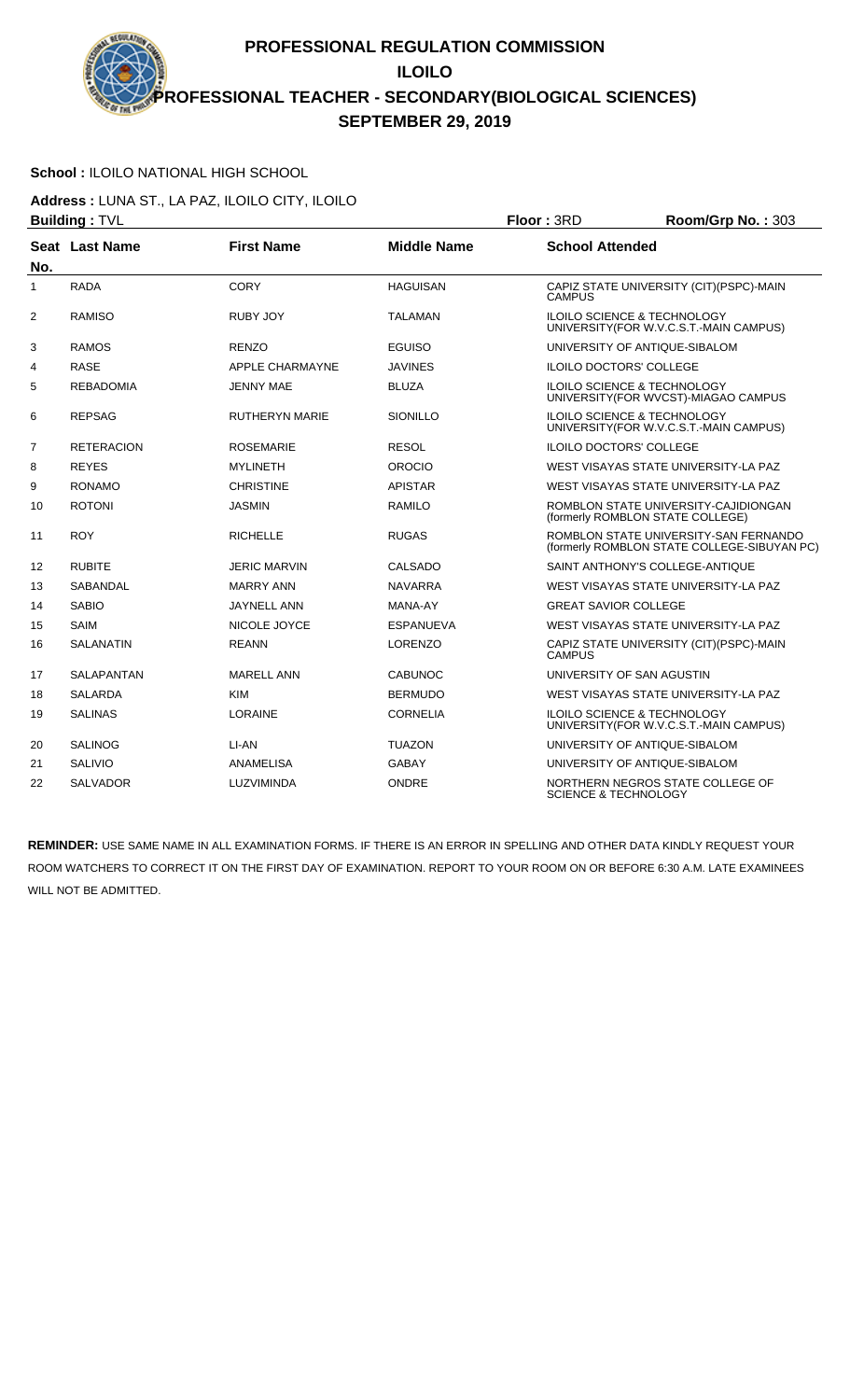# **School :** ILOILO NATIONAL HIGH SCHOOL

**Address :** LUNA ST., LA PAZ, ILOILO CITY, ILOILO **Building :** TVL **Floor :** 4TH **Room/Grp No. :** 401

|                | <b>Dununiy</b> . I v∟ |                       |                    | <b>FIUUL 4111</b>        | <b>NUUIIIUUI U INU.</b> . 40 I                                                    |
|----------------|-----------------------|-----------------------|--------------------|--------------------------|-----------------------------------------------------------------------------------|
| No.            | Seat Last Name        | <b>First Name</b>     | <b>Middle Name</b> | <b>School Attended</b>   |                                                                                   |
| 1              | <b>SALVALLON</b>      | <b>CHRISTINE</b>      | <b>GELLANGALA</b>  | <b>BINALBAGAN</b>        | CARLOS HILADO STATE COLLEGE OF FISHERIES-                                         |
| $\overline{c}$ | SAMBLACENO            | <b>KRIS</b>           | <b>PISGA</b>       | N.S.C.A.)-CAUAYAN CAMPUS | CENTRAL PHILIPPINES STATE UNIVERSITY - (FOR                                       |
| 3              | <b>SANCHEZ</b>        | JENNIFER              | <b>DULA</b>        | <b>CAMPUS</b>            | CAPIZ STATE UNIVERSITY (CIT)(PSPC)-MAIN                                           |
| 4              | <b>SANCHEZ</b>        | <b>PRINCESS JOY</b>   | <b>DOLFO</b>       | <b>CAMPUS</b>            | CAPIZ STATE UNIVERSITY (CIT)(PSPC)-MAIN                                           |
| 5              | <b>SANGRONES</b>      | <b>RUFINA</b>         | LANTORIA           |                          | FILAMER CHRISTIAN COLLEGE                                                         |
| 6              | <b>SANOY</b>          | <b>SHEINA GRACE</b>   | AMBALONG           |                          | WEST VISAYAS STATE UNIVERSITY-LA PAZ                                              |
| $\overline{7}$ | <b>SANTANDER</b>      | <b>STEPHANIE JOY</b>  | <b>NARAGDAO</b>    |                          | <b>ILOILO SCIENCE &amp; TECHNOLOGY</b><br>UNIVERSITY(FOR WVCST)-MIAGAO CAMPUS     |
| 8              | <b>SASUTONA</b>       | LOVELY                | <b>PATANAO</b>     | PONTEVEDRA)              | CAPIZ STATE UNIVERSITY-PONTEVEDRA (formerly<br>PANAY STATE POLYTECHNIC COLLEGE-   |
| 9              | <b>SECOLLES</b>       | MAYSHELLE             | <b>VERAYO</b>      |                          | UNIVERSITY OF ANTIQUE-SIBALOM                                                     |
| 10             | <b>SEFIL</b>          | <b>RONALYN</b>        | <b>MOYA</b>        |                          | <b>ILOILO SCIENCE &amp; TECHNOLOGY</b><br>UNIVERSITY (FOR WVCST)-MIAGAO CAMPUS    |
| 11             | <b>SEGOVIA</b>        | <b>MERRY JOY</b>      | <b>UNILONGO</b>    |                          | UNIVERSITY OF ANTIQUE-TIBIAO                                                      |
| 12             | <b>SELORIO</b>        | <b>RHEALYN</b>        | <b>ESCONDO</b>     |                          | UNIVERSITY OF ANTIQUE-SIBALOM                                                     |
| 13             | <b>SEMOLAVA</b>       | <b>MARJORIE</b>       | <b>SIBYA</b>       |                          | ILOILO SCIENCE & TECHNOLOGY<br>UNIVERSITY(FOR WVCST)-MIAGAO CAMPUS                |
| 14             | <b>SENCIO</b>         | PRINCESS DONA         | <b>BULANDRA</b>    |                          | <b>ILOILO SCIENCE &amp; TECHNOLOGY</b><br>UNIVERSITY (FOR W.V.C.S.T.-MAIN CAMPUS) |
| 15             | <b>SEVILLA</b>        | <b>JIMEL</b>          | <b>TAÑEZA</b>      |                          | <b>BINALBAGAN CATHOLIC COLLEGE</b>                                                |
| 16             | <b>SEVILLENO</b>      | <b>JOHN LORD</b>      | <b>PAGAPULAN</b>   |                          | ILOILO SCIENCE & TECHNOLOGY<br>UNIVERSITY(FOR WVCST)-MIAGAO CAMPUS                |
| 17             | <b>SILFAVAN</b>       | <b>ROMELYN</b>        | <b>PALASAN</b>     |                          | ILOILO SCIENCE & TECHNOLOGY<br>UNIVERSITY(FOR WVCST)-MIAGAO CAMPUS                |
| 18             | <b>SILVA</b>          | <b>MA ROELLE</b>      | <b>DELGADO</b>     |                          | UNIVERSITY OF SAN AGUSTIN                                                         |
| 19             | <b>SOBREDILLA</b>     | <b>RONA</b>           | <b>SUMIDO</b>      |                          | ILOILO SCIENCE & TECHNOLOGY<br>UNIVERSITY (FOR W.V.C.S.T.-MAIN CAMPUS)            |
| 20             | <b>SOBREVEGA</b>      | <b>FRITZIE COLEEN</b> | <b>GOZALO</b>      |                          | WEST VISAYAS STATE UNIVERSITY-LA PAZ                                              |
| 21             | <b>SOGUILON</b>       | <b>EVELYN</b>         | <b>DIAZ</b>        | <b>CAMPUS</b>            | CAPIZ STATE UNIVERSITY (CIT)(PSPC)-MAIN                                           |
| 22             | <b>SOLANGON</b>       | <b>KREZIL FAITH</b>   | <b>LABOS</b>       |                          | WEST VISAYAS STATE UNIVERSITY-LA PAZ                                              |
| 23             | <b>SOLAS</b>          | <b>CHRISTIAN</b>      |                    |                          | <b>ILOILO STATE COLLEGE OF FISHERIES - MAIN</b>                                   |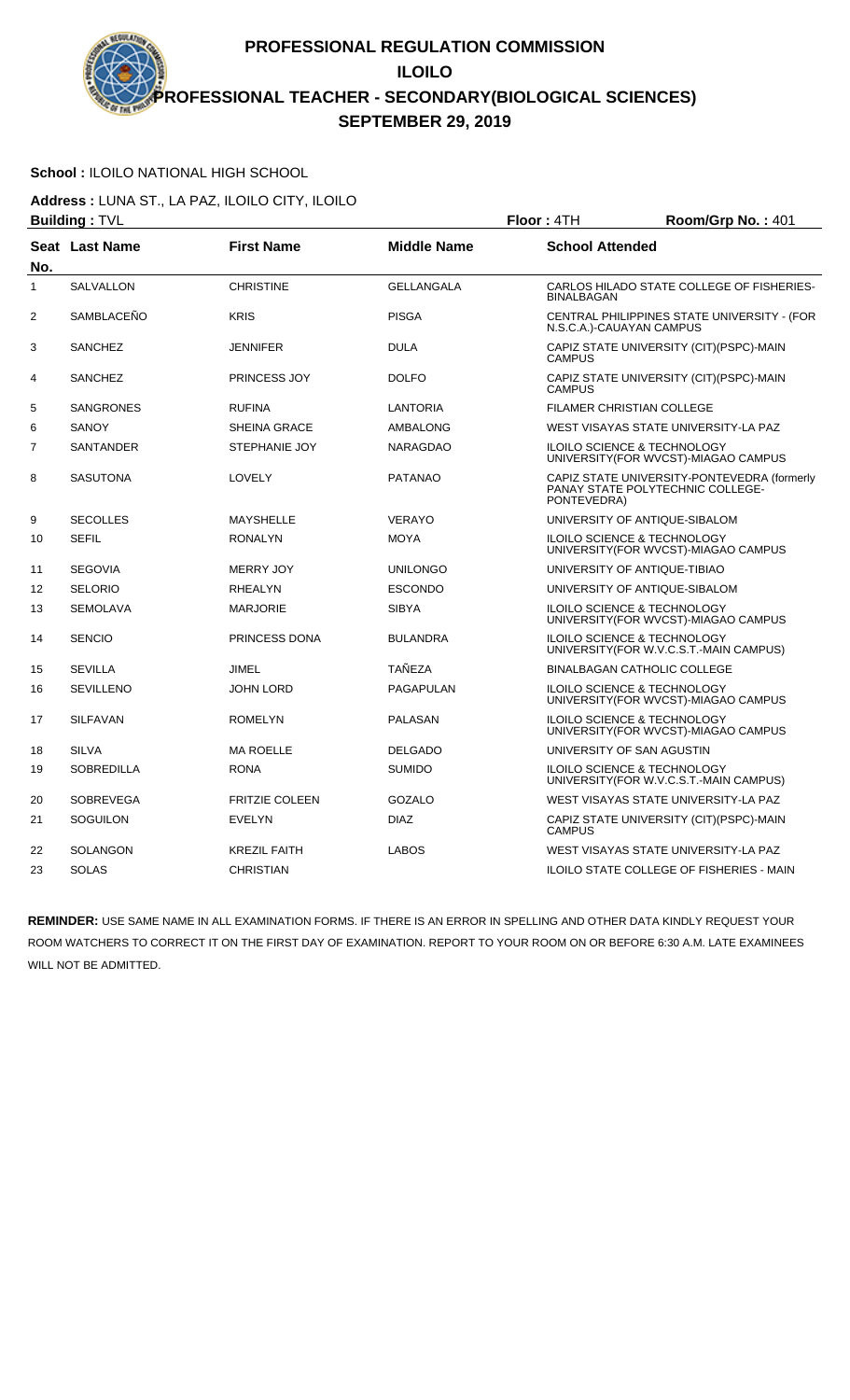# **School :** ILOILO NATIONAL HIGH SCHOOL

**Address :** LUNA ST., LA PAZ, ILOILO CITY, ILOILO **Building : TVL Building : TVL Floor : 4TH Room/Grp No. : 402** 

|              |                   |                              |                    | . <del>.</del><br>1100111011110111711102                                          |
|--------------|-------------------|------------------------------|--------------------|-----------------------------------------------------------------------------------|
| No.          | Seat Last Name    | <b>First Name</b>            | <b>Middle Name</b> | <b>School Attended</b>                                                            |
| $\mathbf{1}$ | SOLDEVILLA        | <b>JONNAH</b>                | <b>DEMIT</b>       | <b>ILOILO DOCTORS' COLLEGE</b>                                                    |
| 2            | <b>SOLIS</b>      | <b>CHEZCA</b>                | <b>DURAN</b>       | NORTHERN ILOILO POLYTECHNIC STATE<br>COLLEGE-ESTANCIA                             |
| 3            | <b>SOLIVAS</b>    | <b>MERRY JEANELLE</b>        | <b>SUARNABA</b>    | <b>ILOILO SCIENCE &amp; TECHNOLOGY</b><br>UNIVERSITY(FOR W.V.C.S.T.-MAIN CAMPUS)  |
| 4            | <b>SONTOSIDAD</b> | <b>MERASUL</b>               | <b>ETCOBANEZ</b>   | NORTHERN ILOILO POLYTECHNIC STATE<br><b>COLLEGE-ESTANCIA</b>                      |
| 5            | <b>SUGANOB</b>    | <b>BEBELYN</b>               | SALAPANTAN         | WEST VISAYAS STATE UNIVERSITY-LA PAZ                                              |
| 6            | <b>SUMERGIDO</b>  | <b>ANN WYNE</b>              | <b>TROSO</b>       | <b>ILOILO SCIENCE &amp; TECHNOLOGY</b><br>UNIVERSITY (FOR W.V.C.S.T.-MAIN CAMPUS) |
| 7            | <b>SURIAGA</b>    | <b>ZYRENE</b>                | AMBUBUYOG          | UNIVERSITY OF ANTIQUE-TIBIAO                                                      |
| 8            | <b>TABAOSARES</b> | <b>MAE LESLIE</b>            | <b>PADILLA</b>     | WEST VISAYAS STATE UNIVERSITY-LA PAZ                                              |
| 9            | <b>TABURO</b>     | <b>RICO JOHN</b>             | TAGAMTAM           | WEST VISAYAS STATE UNIVERSITY-LA PAZ                                              |
| 10           | <b>TACARDON</b>   | SHERLYN MAE                  | <b>MILLONES</b>    | WEST VISAYAS STATE UNIVERSITY-LA PAZ                                              |
| 11           | <b>TANJUSAY</b>   | <b>CHARLOTTE</b>             | <b>RECTO</b>       | CENTRAL PHILIPPINES STATE UNIVERSITY - (FOR<br>N.S.C.A.)-CAUAYAN CAMPUS           |
| 12           | <b>TAROJA</b>     | <b>JOHN PAOLO</b>            | AMBE               | SAINT ANTHONY'S COLLEGE-ANTIQUE                                                   |
| 13           | <b>TARROSA</b>    | <b>BENJO</b>                 | <b>DUSARAN</b>     | UNIVERSITY OF ILOILO                                                              |
| 14           | <b>TEJARE</b>     | <b>LUCIA</b>                 | <b>CEPRIANO</b>    | UNIVERSITY OF SAINT LA SALLE                                                      |
| 15           | <b>TENORIO</b>    | <b>JOHN LEONIL</b>           | <b>AREVALO</b>     | AKLAN STATE UNIVERSITY-IBAJAY                                                     |
| 16           | <b>TICAR</b>      | <b>REDGE MARY LOUISE</b>     | <b>VIEJON</b>      | WEST VISAYAS STATE UNIVERSITY-LA PAZ                                              |
| 17           | <b>TINAMISAN</b>  | <b>TIA MARIE</b>             | <b>MAQUILING</b>   | WEST VISAYAS STATE UNIVERSITY-LA PAZ                                              |
| 18           | <b>TIO</b>        | DAN ELLY                     | <b>GICOS</b>       | WEST VISAYAS STATE UNIVERSITY-LA PAZ                                              |
| 19           | <b>TOMOLIN</b>    | <b>CHRISTINE FRANCY NEST</b> | <b>CUMLA</b>       | UNIVERSITY OF ANTIQUE-TIBIAO                                                      |
| 20           | <b>TONOGBANUA</b> | KATHLEEN MAREE               | <b>TAÑAGRAS</b>    | ILOILO SCIENCE & TECHNOLOGY<br>UNIVERSITY(FOR WVCST)-MIAGAO CAMPUS                |
| 21           | <b>TORIBIO</b>    | <b>CHERYL</b>                | LAYAN              | UNIVERSITY OF ANTIQUE-TIBIAO                                                      |
| 22           | <b>TORREÑA</b>    | <b>CHERRY JANE</b>           | <b>BERONDO</b>     | WEST VISAYAS STATE UNIVERSITY-LA PAZ                                              |
| 23           | <b>TORRES</b>     | PAMELLA JOY                  | <b>DIMACUTAC</b>   | UNIVERSITY OF ANTIQUE-TIBIAO                                                      |